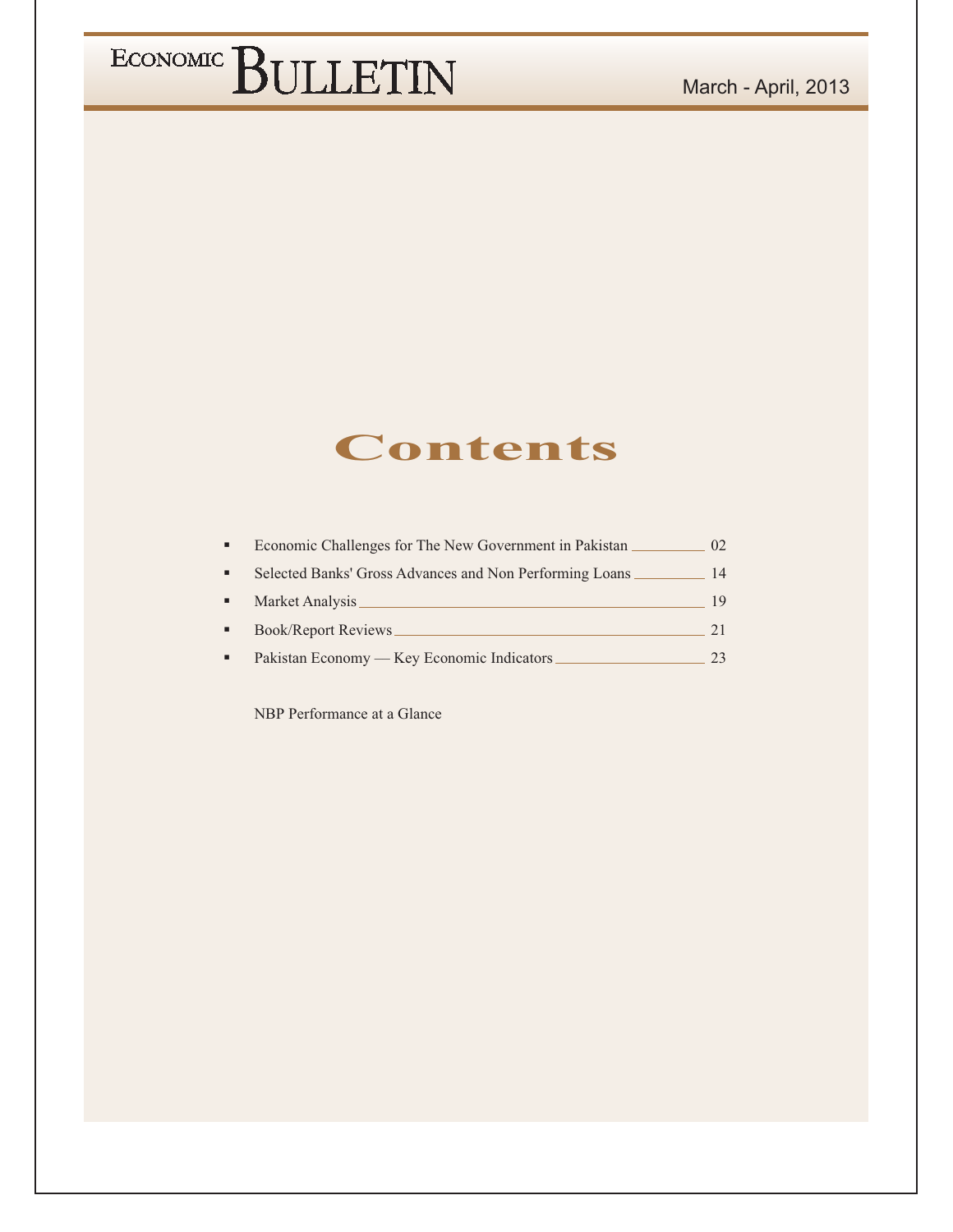### **Economic Challenges for The New Government in Pakistan**

With the elections of 2013 not far away, the new government that assumes office in Pakistan will face formidable challenges. There are serious issues facing the country, from the war on terror, security concerns, deteriorating law and order, sectarian killings to reviving the economy, improving governance and checking malpractices so to achieve durable development outcomes.

The growth in the economy has slowed down, and averaged 2.3 percent in the last five years. Persistent energy crisis, poor fiscal indicators, lagging social indicators, rising public debt, continuing inflationary pressures, low savings, falling investment, have all taken a heavy toll on the economy. The IMF in its World Economic Outlook, April 2013 has stated, that in Pakistan, high fiscal deficits and a difficult business climate are contributing to a sharp fall in private investment and growth. Deep improvements in governance, and structural reforms in many areas are needed to unleash Pakistan's growth potential. Pakistan would have to address the impediments to increasing investment and to provide infrastructure, energy, educated and skilled human capital, improve business environment and level of governance.

The government that assumes office will have to prioritise the critical issues for each merits consideration, some tough decisions will have to be taken and it has to show the political will to introduce and implement meaningful reforms that can bring a positive change in the country.

Low revenues

Some

challenges

One of the biggest challenges to deal with is the lack of adequate domestic resources, which can meet the expenditure requirements of the economy, without the need to depend on external financing which comes with a number of conditionalities. Sustainable economic performance is not possible without a strong domestic revenue base. Pakistan has one of the least effective fiscal regimes in the world, as from a population of around 180 million people, around 1 percent pay taxes. The overall tax to GDP ratio has remained stagnant at around 10-11 percent over the last decade and infact has shown a decline in recent years.

| Pakistan Tax/GDP Ratio |      | (°/0) |
|------------------------|------|-------|
| $2003 - 04$            | 10.8 |       |
| 2004-05                | 10.1 |       |
| 2005-06                | 10.5 |       |
| 2006-07                | 10.3 |       |
| 2007-08                | 10.3 |       |
| 2008-09                | 9.5  |       |
| 2009-10                | 10.1 |       |
| $2010 - 11$            | 9.5  |       |
| $2011 - 12$            | 10.1 |       |
|                        |      |       |

Source: Statistical Supplement Pakistan Economic Survey 2011-12

The rate compares with tax collection rates of around 14 to 15 percent of GDP in countries with similar per capita incomes. Besides the narrow tax base, the taxation system suffers from low compliance, widespread-exemptions. Exemptions granted in the last four years have cost Rs650 billion, according to the Chairman, Federal Board of Revenue. Low coverage, large informal sector, weak enforcement of laws, and a mismatch between the sources of growth in the economy and the tax revenue base are some of the other reasons for low tax collection.

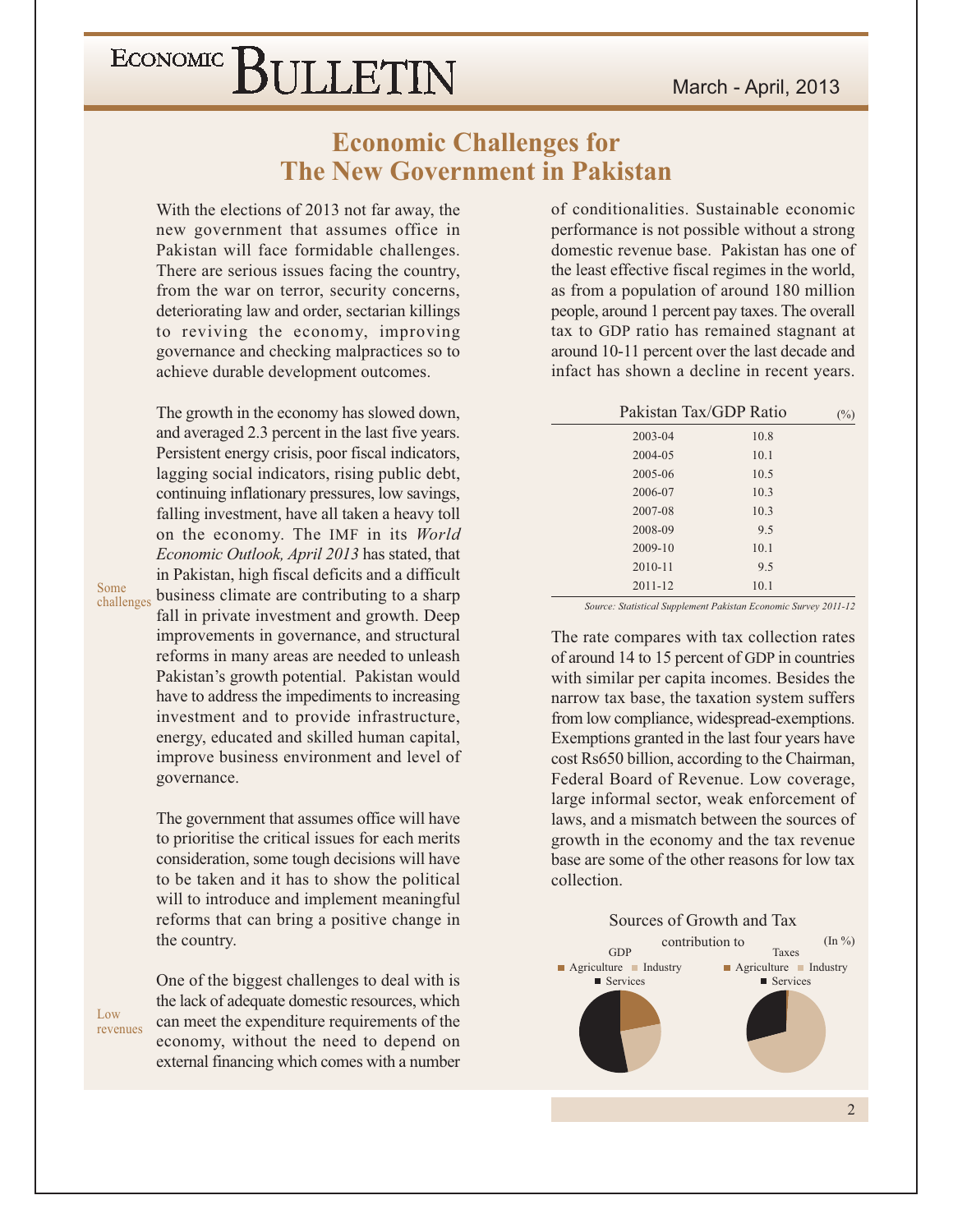The SBP Second Quarterly Report 2012-13 on the State of Pakistan's Economy states, apart from the inability to introduce a broad-based value added tax, tax collection was undermined by the number of exemptions granted to various industries; tax evasion, and fake claims for refunds and rebates. Surprisingly, FBR has recently cut tax rates on certain products (including beverages, cement and sugar), which have been important sources of revenue in the past; it also removed the 1 percent withholding tax on manufacturing entities, further affecting overall tax collection. Moreover, sluggish growth in the domestic production of sugar, consumer electronics, auto products, and a fall in imports, have adversely impacted revenue collection of the Federal government. One must also realize that FBR no longer collects sales tax on services, which has been devolved down to the provincial government (Sindh started in FY12, and Punjab launched it in FY13.

The need for taxation reform is real, but many experts believe that much larger collections will be possible even with the given system of taxation if the collection machinery was both efficient and honest. The collusion between the tax payer and the tax collector is a fundamental source of lost revenue. Despite a decade's work on improving tax administration, the results are poor partly because of vested interests and the lack of political will. This was stated by the Fourth Annual Report 2011, Institute of Public Policy.

Tax collection

machinery

be made

honest

The low tax ratio can be gradually increased to 14 to 15 percent over the next five years or so. However, this cannot be done by simply reducing tax evasion and strengthening federal taxation, states the Report. To increase the tax to GDP ratio by nearly 1 per cent per annum, two other pre-requisites are necessary  $-$  a growth rate of nearly 6 percent per annum in the economy, and a major effort by provinces to increase the present abysmal provincial tax to GDP ratio.

In his paper *Accelerating Tax Reforms in* Pakistan, Dr. Manzoor Ahmad, shows how the tax system is unfair, it lets the rich get away without paying their fair share, there is no tax on wealth, and gift or inheritance (estate duty) nominal tax on agriculture, different sources of income treated differently, sales tax regime has a number of loopholes, customs tariff discriminate against the poor by taxing items consumed by them. Secondly it shows how it impedes economic growth; it relies for

Tax system is unfair

Fiscal

situation

taxes on international trade, it discriminates against more productive economic activities, particularly manufacturing and it provides opportunities for corruption and creates distortions and makes it easy to indulge in corrupt practices. The author recommends taxing all income above a certain threshold irrespective of source, reintroduction of estate taxes, get rid of the exemptions, abolish all duty concession SROs.

The Chairman FBR in his paper. The Future of Pakistan – in Your Hands has aptly summed the Ideal Tax System in three words, Fairness, Growth and Revenue. Fairness - when everyone pays taxes and those who don't are punished; Growth – taxes are reasonable and promotes growth and progress; and Revenue where collection is steady and increases with demands of the country. Each individual/ business has to pay his/her dues so the burden is not borne by few segments of the economy, or a limited number of individuals, but is shared across the board.

Raising tax revenue through sustained policy measures and strengthened administration both at the federal and provincial level, will bring about improvement in collections. The IMF had advised the authorities to consider credible alternative revenue measures including a modified GST and strengthening the income tax. At the same time public spending should be prudently managed to contain the overall fiscal deficit. The Second Quarterly Report for FY2013, State Bank of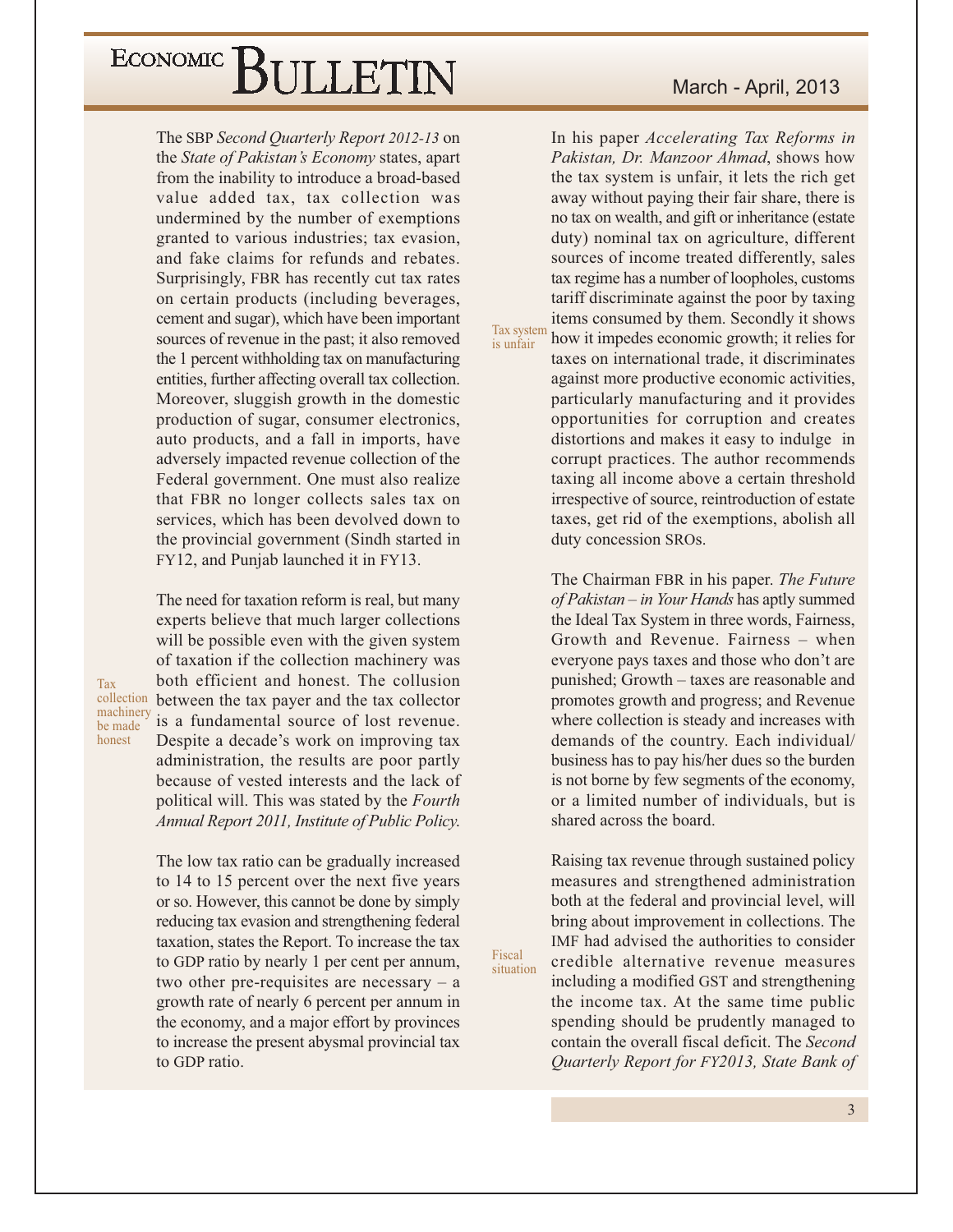#### **Asian Development Outlook 2013**

Prospects/development challenges for the Pakistan economy, as given in the ADB Outlook is briefly given below:-

**Box** 

- The end of the government's 5-year term in mid-March 2013 limited political scope for major policy or structural reforms. Economic developments in FY2013 are therefore unfolding along broadly similar lines as FY2012 but with deepening concerns about sustainability and the adequacy of foreign reserves.
- The economic situation weakened further in the first half of FY2013 as official reserves declined markedly, food and general inflation both reaccelerated in January following their earlier decline, and exports stagnated while imports contracted. Economic growth is expected to slow to 3.6 percent in FY2013, with risks on the downside from possible shortfalls in agricultural production, which may offset the modest improvement in large-scale manufacturing during the first half of the year.
- With little prospect for improving energy supply or investment, growth is expected to remain weak at 3.5 percent in FY2014.
- It is expected that the current account will post a deficit on the order of 0.8 percent of GDP.
- Low reserves adequacy, at less than 2 months of imports cover as of February 2013, raises concern over external sector sustainability.
- Pressure on reserves is expected to continue, with an additional \$1.7 billion due to the IMF before the end of FY2013 and \$3.2 billion during FY2014.
- Continued weak export prospects, combined with limited import demand held down by slow domestic growth and relatively stable global prices for oil, support a projection that the current deficit will increase marginally to 0.9 percent of GDP in FY2014.
- The fiscal outlook is largely unchanged from FY2012. Revenue targets announced with the FY2013 budget are unlikely to be met, as tax receipts have grown by only 12.0 percent in the first 6 months, well below the 23.7 percent increase needed to meet budget targets.
- On the expenditure side, overruns on interest outlays and subsidies are again expected, as subsidy allocations of Rs120 billion have already been exceeded and will reach at least Rs200 billion along with a further buildup of power sector arrears.
- The deficit for FY2013 is expected to breach the 4.7 percent target and is likely to come in at 7.0 percent -7.5 percent of GDP, excluding any payments to settle power sector arrears.
- The economy faces fundamental challenges to growth. The existing pattern of consumption-led growth with falling investment is unsustainable.
- Unchanged policies marked by the lack of structural reform, high fiscal deficits, and accommodative monetary policies will mean continued slow growth, excessive inflation, and a weakening balance of payments that drains official reserves.
- Deterioration in the power sector is the main physical constraint on growth and a major cause of financial and economic instability. Power outages are estimated to cut growth by 2 percentage points annually, making it unlikely that Pakistan will be able, without significant reform, to move toward the 7 percent growth rate needed to generate adequate employment and meaningful poverty reduction.
- Growing arrears, which reached Rs450 billion at the end of December 2012, or about 2 percent of GDP, constrain the availability of cash needed to operate existing power-generation assets at full capacity. While it will take time to move to a more efficient system for generating, transmitting, and distributing electricity, improvements to collection adjustments to pricing mechanisms, and improved management could enable higher power generation, lift the financial burden on the budget, and motivate private investment in the sector.
- Finally, achieving the major challenge of boosting agricultural productivity and strengthening food security requires improving the management, storage, and pricing of water for irrigation.
- Pakistan is one of the most water-stressed countries in the world, not far from being classified as 'water scarce', with less than 1000 cubic meters per person per year. Water demand exceeds supply, which has caused maximum withdrawal from reservoirs. At present, Pakistan' storage capacity is limited to a 30-day supply, well below the recommended 1000 days for countries with similar climate.
- Increases in storage capacity to manage periods of low snowmelt and low rainfall are required as well as the rehabilitation of the distribution system to reduce losses.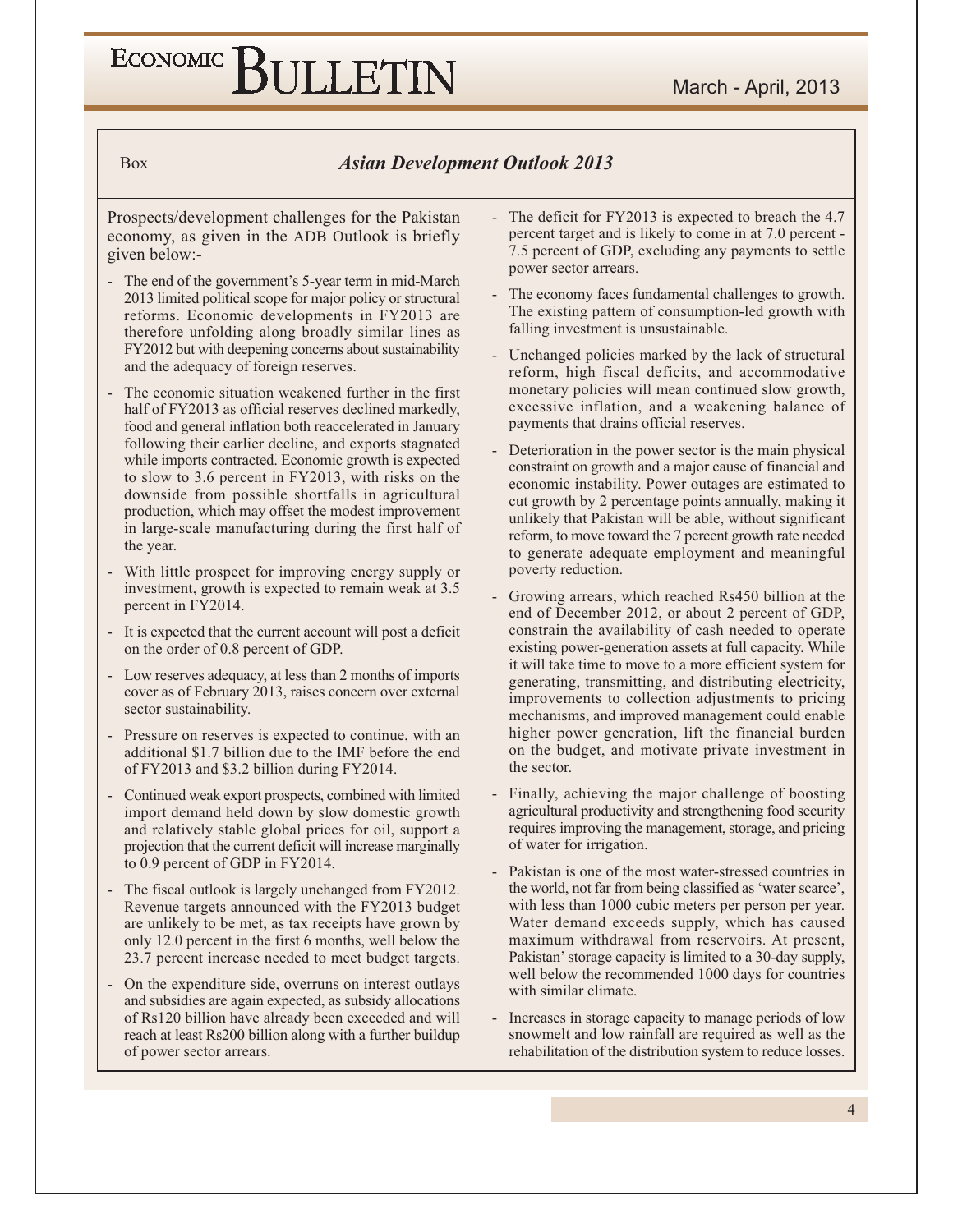*Pakistan*, mentions the challenging fiscal situation the country faces because of the sluggish growth in tax revenues, mounting interest payments on domestic public debt, and inappropriate financing mix of the budget deficit with heavy reliance on expensive domestic sources due to drying up of external funds. Meeting the annual budget deficit target of 4.7 percent of GDP seems very unlikely.

Large fiscal deficits are difficult to finance especially when foreign assistance is limited. As a result, budgetary management relies on the containment of investment spending and borrowings from the banks or non bank sources. Also a number of public sector enterprises incur large losses, and subsidies have to be provided to cover these losses, which divert resources from more productive spendings. According to various estimates, the current annual losses of principal public enterprises, Pakistan International Airlines, Pakistan Steel, Pakistan Agriculture Storage and Supplies Corporation (PASSCO) and Pakistan Electric Power Company (PEPCO), add up to 1.5 to 2.0 percent of GDP. In FY12, subsidies were budgeted at Rs166.4 billion, but revised estimates show them to be much higher at Rs512.3 billion, or 2.6 percent of the GDP. The government's growing financing needs is a challenge. It has had to borrow domestically and externally as a means of bridging the continuing fiscal imbalances.

Growing financing

needs

|                             | <b>Fiscal Trends</b> |                |      |                                         | $(\%$ of GDP) |
|-----------------------------|----------------------|----------------|------|-----------------------------------------|---------------|
|                             |                      |                |      | 2006-07 2007-08 2008-09 2009-10 2010-11 |               |
| <b>Tax Revenue</b>          | 10.2                 | 10.0           | 92   | 9.3                                     | 9.4           |
| <b>Total Revenue</b>        | 14.9                 | 14.3           | 14.1 | 14.2                                    | 12.5          |
| <b>Total Expenditure</b>    | 20.7                 | 21.7           | 19.3 | 20.5                                    | 18.9          |
| Current Expenditure         | 15.8                 | 17.7           | 15.6 | 16.3                                    | 16.1          |
| Development Expenditure 5.0 |                      | 4.0            | 3.5  | 4.5                                     | 2.8           |
| Overall Deficit             | 5.8                  | 7.4            | 5.2  | 6.3                                     | $5.9*$        |
| Revenue Deficit             | 0.9                  | 3 <sub>0</sub> | 15   | 2.1                                     | 3.6           |

\* Excluding arrears of electricity bills

Source: Fifth Annual Report 2012, Institute of Public Policy

Consequently the deficit financed by borrowing has resulted in the accumulation

#### March - April, 2013

of public debt in Pakistan, giving rise to the heavy burden of debt servicing. Pakistan's total debt reached Rs14.6 trillion as of end December 2012; where domestic government debt was Rs8.3 trillion, domestic public sector enterprises debt Rs322 billion, and Rs5.95 trillion was external debt. External inflows

Public debt rises

remained weak, while Treasury bills held by the banking system contributed significantly to the growth in debt. Both debt repayment capacity indicators deteriorated during the second quarter of FY13, on account of heavy interest payments on domestic debt and sluggish foreign exchange earnings, states the SBP Report.

#### **Interest Payments on Domestic Debt**

|                        |             |                   | (Rs.Bn)   |
|------------------------|-------------|-------------------|-----------|
|                        |             | <b>First Half</b> | Absolute  |
|                        | <b>FY12</b> | <b>FY13</b>       | Change    |
| Permanent              | 48.0        | 78.7              | 30.7      |
| Floating               | 176.6       | 286.1             | 109.5     |
| Treasury bills         | 93.6        | 196.1             | 102.4     |
| 3 months               | 7.1         | 22.6              | 15.5      |
| 6 months               | 76.5        | 24.7              | $(-)51.8$ |
| 12 months              | 10.1        | 148.8             | 138.8     |
| <b>MRTBs</b>           | 83.0        | 90.1              | 7.1       |
| Unfunded               | 114.7       | 121.0             | 6.3       |
| Total Interest Payment | 351.4       | 500.2             | 148.8     |

Source: State Bank of Pakistan

The government has borrowed extensively from the banking sector for financing its fiscal deficit, as external sources of finance remained weak. The SBP Second Quarterly Report for FY13 states, that the government mostly relied on commercial banks for financing and actually retired a part of its borrowing to the State Bank during the first half of FY13. The sharp rise in government borrowing from commercial banks is not only reducing the supply of funds for the private sector, but also complicating liquidity management.

During the first half of FY13, the fiscal authorities borrowed Rs518.1 billion from the banking system. Within the banking system, the government relied heavily on commercial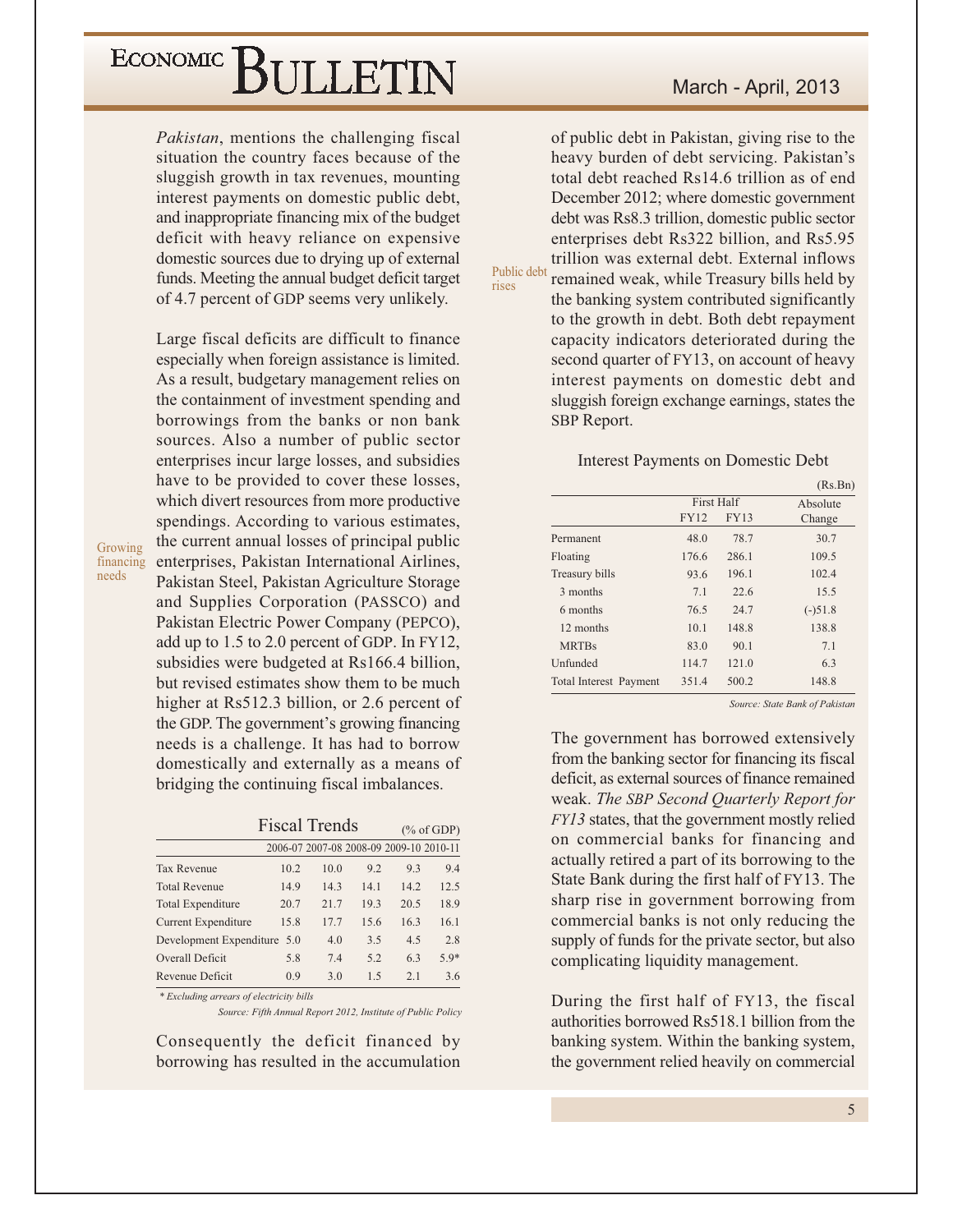banks and borrowed Rs734.3 billion during the first half of FY13, and at the same time, the government retired Rs216.2 billion to the SBP. Expansion of credit to public sector enterprises in this period, was largely driven by a bailout package for the Pakistan Steel Mills, lending to power sector holding company and borrowing by Pakistan International Airline Company to repay its long term loan.

There has been a sharp rise in interest payments because of a significant rise in domestic debt in recent years which constitutes 38 percent of overall current spending. It consumes large chunk of resources, which could have been utilized for productive payments development purposes, this stimulating the domestic economy. This rising debt burden is now dominating the government's fiscal accounts, states the SBP Report and fiscal management has become more challenging following a slowdown in revenue collection.

Rise in interest

**IMF** 

#### Pakistan

|                                |        |             | (Annual % change) |
|--------------------------------|--------|-------------|-------------------|
|                                |        | Projections |                   |
|                                | 2012   | 2013        | 2014              |
| Real GDP                       | 3.7    | 3.5         | 3.3               |
| Consumer Prices                | 11.0   | 8.2         | 9.5               |
| <b>Current Account Balance</b> | $-2.0$ | $-0.7$      | $-0.8$            |
| Unemployment                   | 7.7    | 9.2         | 10.7              |
|                                |        |             |                   |

Source: World Economic Outlook: Hopes, Realities, Risks, IMF, 2013

Pakistan is likely to approach the IMF for a new funding package as external position is weakening. Financial flows have weakened and central bank reserves have fallen. In 2008, the country had secured a \$11 billion IMF loan package, but the IMF had suspended the programme in 2011 after economic reform targets were missed. These related to bringing reforms to the General Sales Tax, the power sector, reducing subsidies while protecting the most vulnerable and bringing revenue and expenditure reforms while improving compliance.

Last year the State Bank of Pakistan Governor had said Pakistan will not face any risk in making repayments to the IMF. Despite economic challenges, Pakistan in not facing a situation which requires emergency external assistance. The fiscal deficit and the lack of external financing will continue to challenge Pakistan. As regards pressure on the country's foreign exchange reserves, he said it will be challenging, but manageable.

Economic managers will have to comply in bringing about structural reforms in various areas of the economy, while going to the IMF. Some measures have been adopted and reforms introduced, but more needs to be done, as has been shown in the IMF report on Pakistan. The IMF had in their Report shown the need for further fiscal adjustment. A substantial increase in tax revenue is a necessary condition for sustainable deficit reduction, but another attempt should be made at implementing the reformed General Sales Tax. This could generate upto 3 per cent of GDP in additional tax revenue. The problems in the power sector and loss making PSEs will need to be resolved, to remove these large drains on budgetary funds and to make room for more productive uses of public funds, especially for health, education, and poverty alleviation through better targeted transfers, and to improve public service delivery, said the Report.

Structural

reforms

needed

Provinces will need to raise more of their own tax revenues. The effort to improve tax administration and tax compliance will have to continue unabated. Implementation of reforms has been lacking, reflecting a lack of broad political ownership. Improving Pakistan's energy supply remains a key priority on the structural reforms agenda.

The major challenge for the new government would be to address the problems of the power sector which has cost the country immensely. Energy shortages have not only constrained

6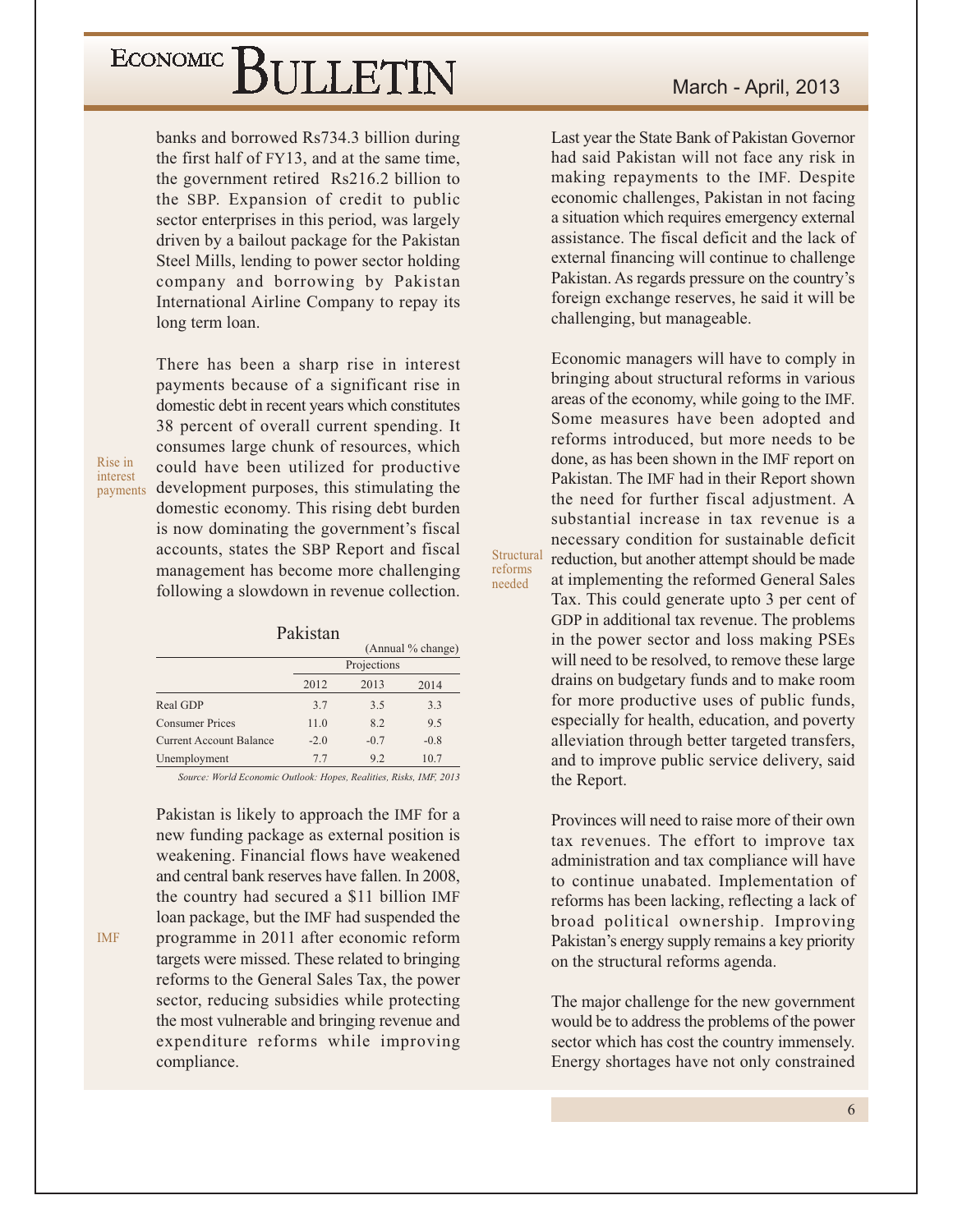growth in terms of GDP foregone, but have had their implications on industrial production, employment, exports and brought untold miseries to millions of consumers. Power outages are considered to be the primary cause of constrained production activities in a number of industries. Energy intensive industries (petroleum, iron and steel, production engineering and electrical) shaved off 0.2 percentage points from real GDP growth in 2010-11 and 2011-12. Because of the severe energy shortages, industrial utilization capacity remains low, reports the Pakistan Economic Survey 2011-12. Shortage of electricity has also triggered social unrest, creating law and order problems in many cities across Pakistan.

Constrained

> The estimated cost of power crises to the economy is approximately Rs380 billion per year, around 2 percent of GDP, while the cost of subsidies given to the power sector to the exchequer in the last four years (2008-12) is almost 2.5 percent of GDP (Rs1100 bn). The liquidity crunch in the power sector has resulted in underutilization of installed capacity of upto 4000 MW. It has also affected investment in power sector, states the Economic Survey 2011-12. Since 2006-07, when the present energy crisis began, the demand and supply gap has widened, with the deficit ranging between 4000-4500 MW. In May 2011, the shortfall had surpassed 7000 MW. There are prolonged outages, forcing shutting down of large number of industrial units, leading to large scale unemployment.

> State of Industry Report 2012, NEPRA states, that about 3000 MW of new generation has been added to the system over the past couple of years. However, there is large quantum of suppressed demand, which is being added every year outpace the new addition to generation. It is feared that the gap between supply and demand would continue to widen, as the current plans would not be adequate to meet the needs of the sector even around 2020.

#### March - April, 2013

There are number of issues facing the power sector and no improvements can be brought in the economy, unless the new government that assumes office after the May elections addresses these grave concerns on priority basis and takes necessary drastic steps. The colossal circular debt is damaging, the subsidy being provided to the sector, leaves little for other productive uses and takes away 19.5 percent of current expenditure, the high cost of energy mix adds to the burden of circular debt, the transmission and distribution systems need to be strengthened, low recoveries of the billed amount have to be checked and

appropriate measures taken.

**Issues** facing the

power

sector

The leakages in electricity transportation from grids to the ultimate consumers have to be controlled and offenders punished. The NEPRA Report says, 'essentially it is not the installed capacity which is needed. Most of the times, it was the lack of money to generation companies for buying the expensive fuel oil, forcing them to curtail their outputs. Technical availability and efficiency of generation plants was compromised due to lack of timely maintenance and rehabilitation. Capacity is not the real issue; it is the corporate debt issue, which has fully engulfed operations of the sector.'

Power sector issues require long term planning, no adhoc arrangements which provide temporary relief. Crucial reforms are needed to restructure the entire power sector. The burden of energy subsidies have to be addressed, as this jeopardizes fiscal sustainability and remains a stumbling block to higher growth by squeezing out much needed health, education and infrastructure spending. Immediate measures are needed to bring the cost of energy mix down by reducing the country's dependence on imported oil, which consumes 38 percent of the total import bill, and move towards hydro, coal, wind power and other indigenous resources.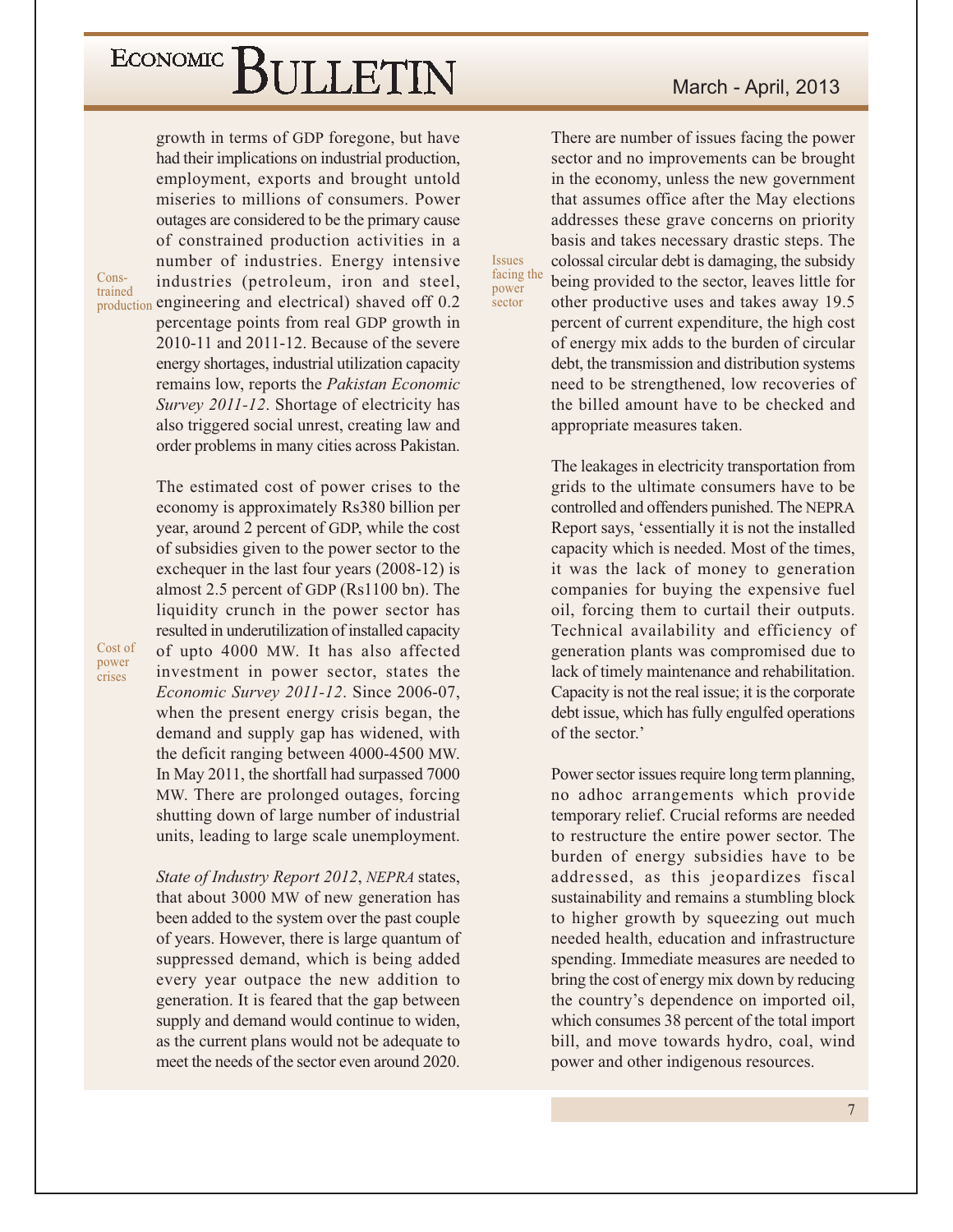#### **Box**

#### **The Causes and Impact of Power Sector Circular Debt in Pakistan March 2013**

The mentioned report was commissioned by the Planning Commission of Pakistan and funded by the United States Agency for International Development (USAID). It seeks to identify the primary causes of the current circular debt and what steps can be taken not only to reduce the debt but also continue with the reform process. We give below extracts from the said report.

- This report addresses the circular debt issue in relation to the Pakistan power sector. Circular debt is the amount of cash shortfall within the Central Power Purchasing Agency (CPPA) that it cannot pay to power supply companies. This shortfall is the result of  $(a)$  the difference between the actual cost of providing electricity in relation to revenues realized by the power distribution companies (DISCOs) from sales to customers plus subsidies; and (b) insufficient payments by the DISCOs to CPPA out of realized revenue as they give priority to their own cash flow needs. This revenue shortfall cascades through the entire energy supply chain, from electricity generators to fuel suppliers, refiners, and producers; resulting in a shortage of fuel supply to the public sector thermal generating companies (GENCOs), a reduction in power generated by Independent Power Producers (IPPs), and an increase in load-shedding.
- According to estimates, the circular debt at the end of FY12 was Rs872.41 billion, representing approximately 4 percent of the national nominal GDP.
- Load-shedding has adversely affected the economy and disrupted social life in the country. It is estimated that in 2008, load-shedding in the industrial sector cost the country over Rs210 billion, over \$1 billion from export earnings and a potential displacement of 400,000 workers. The adverse impact of load-shedding is much higher if the impact on the agriculture and services sectors is included.
- The primary causes of circular debt include:
	- Poor governance.
	- Delays in tariff determination by an inadequately empowered regulator compounded by interference and delay in notification by the Government of Pakistan. Delays in tariff determination and notification contributed Rs72.19 billion to the circular debt for FY12.
	- A fuel price methodology that delays infusion of cash to the power sector.
- Poor revenue collection by the DISCOs. Poor revenue collection contributed Rs86.9 billion to the circular debt in 2012.
- Non-payment of electricity dues by private consumers is one of the largest contributors to circular debt.
- Delayed and incomplete payment by the Ministry of Finance (MoF) on Tariff Differential Subsidy (TDS) and Karachi Electric Supply Company (KESC) contract payments. The outstanding balance of the TDS to be paid by the MoF was Rs106.02 billion at the end of 2012, which adds to the circular debt.
- Prolonged stays on fuel price adjustments (FPAs) granted by the courts.
- Transmission and distribution (T&D) losses and theft. DISCOs T&D losses for FY12 contributed Rs22.78 billion to the circular debt.
- Secondary causes are those which indirectly contribute to the circular debt. These include thermal inefficiencies of the GENCOs; inadequate budgeting of subsidies; unfavorable generation mix; impact of court decisions on payments to the DISCOs; LPS; neglect of demandside management, energy efficiency and renewable energy; legacy payments; and payables to CPPA for power purchased.
- The Report gives the following recommendations:-
- The primary tasks before the GoP are to remove the current overhang of circular debt on the power sector, and to prevent its recurrence. Major sector reforms and improvements in governance are needed to prevent its recurrence.
- To resolve these problems, the GoP needs to achieve two tasks:
	- a) Remove the circular debt from the books of energy sector entities (DISCOs, CPPA) and take responsibility for the mismanagement of the power sector reform process. Move the circular debt amount to the government's debt, reallocate in consumers tariff or place a tax on the consumer to recovery over time.
	- b) Undertake specific policies and programs to improve the governance and performance of energy sector entities to decrease costs, increase cash flow, and ensure operational/financial integrity of the sector.
- The GoP needs to ensure effective management and operation of the power sector as well as its long-term financial viability.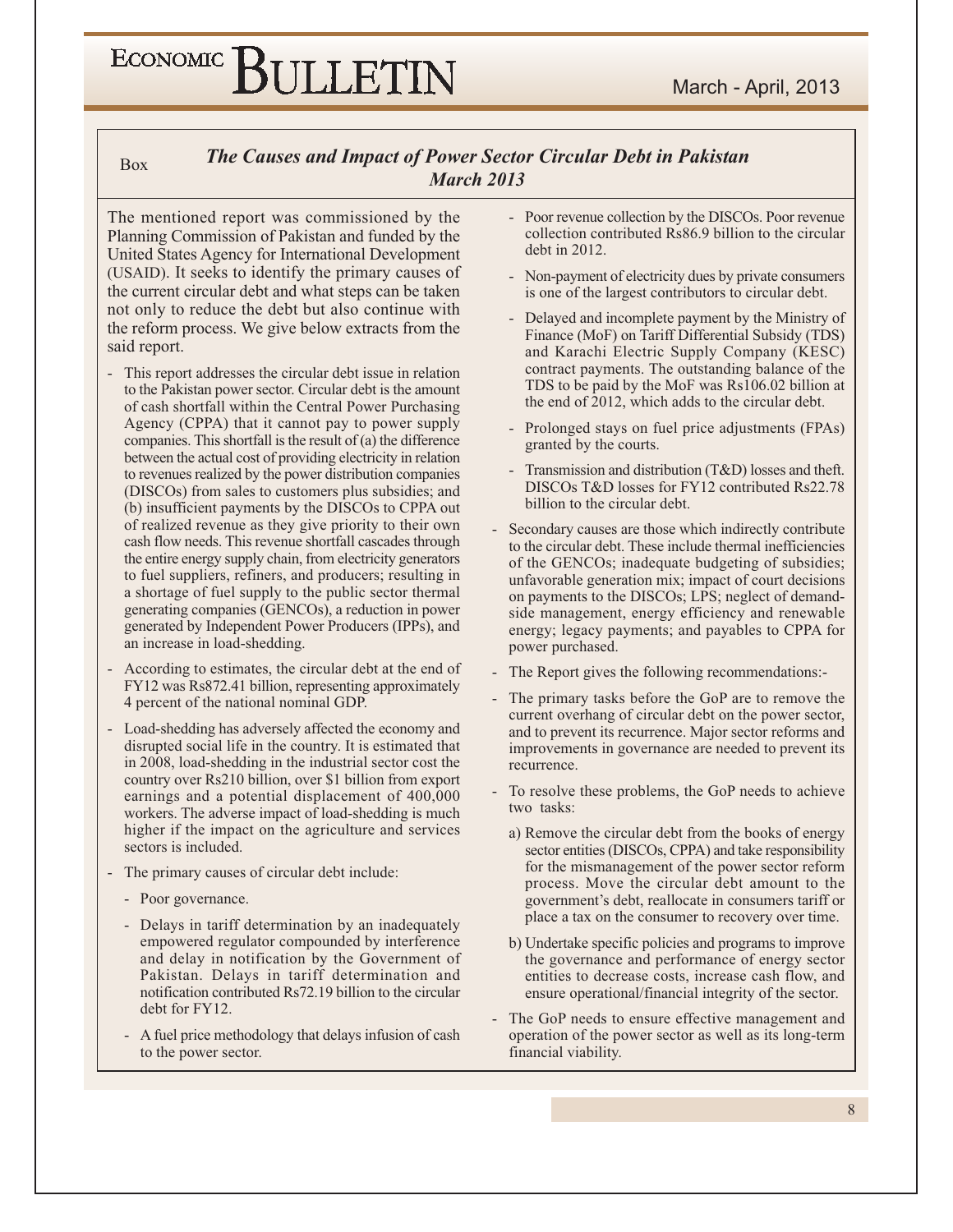The country has enormous hydro, coal and wind energy. Focusing on alternate and renewable energy technologies would not only reduce reliance on conventional energy sources but would also promote local industries. For instance, if the government develops a programme to replace gas geysers with solar water heaters, it would not only cut down gas consumption, but also promote those units manufacturing gas heaters. While the bulk of renewable coal consumption in the country is used by cement, only 1.4 percent is used for power generation. The country needs large coal based power plants, small and large hydroplants and the huge potential of solar energy must be harnessed. The government has a detailed policy for development of renewable energy for power generation. All that is needed is political will and sincere implementation of policies.

Investments in education and health have an impact on the individual and society. Such investments help the individual to live healthier, and lead a more productive life, contributing to society. Investments in health affect outcomes throughout the course of life. Childhood exposure to disease have been linked to lower development, schooling Impact of attainment and learning in adolescence. Poorer health in adulthood affects economic outcomes, reflected in absence from work and lower earnings. Similarly education is a powerful tool for reducing poverty and laying the foundation for sustained economic growth. Investment in education determines an individual's ability to perform productively, earn higher wages, have better living standards and with the appropriate job related skill the individual builds his capabilities and becomes competitive in the market.

> Thus development is no longer limited to growing incomes or outputs in terms of gross domestic product, but is widened to include human dimensions such as empowering people

with education, health and good governance, says the Human Development Report 2012.

The emerging demographic trend shows a growing population between the ages of 10 to 25 who will enter the labour market expecting to find jobs, only to find that their education and training has not provided them with the appropriate skills.

Economic gains can accrue from this demographic dividend if the government pursues appropriate policies with regard to education, vocational/technical training, public health, generation of enough employment opportunities to productively employ the additional labour force. Without the appropriate set of policies to benefit from the rising youth labour force, the demographic dividend could infact be a demographic challenge  $-$  a cost to the economy. Young people without jobs could be a serious threat to peace and security, spread of crime and conflict. Good policies can work wonders and the growth in the young labour force can be an asset rather than a burden.

Economic

gains

through appro-

priate

policies

The country is coping with rapid population growth. Pakistan's population is expected to exceed 260 million by 2030 and 335 million by 2050. More young people will enter the labour force, creating opportunities only if the country pursues right policies. The young people have to be provided with the right kind of education, better health, jobs.

Stephen P. Cohen one of the authors of The Future of Pakistan, states, Educating the youth bulge is a popular idea, but there has been no effective state action, either at the national or provincial level; instead, young people get whatever education they can. The likely results, as shown in survey after survey, are shocking: the youth bulge will turn into a bulge of the middle-aged and discontented, ill-equipped for the modern world.

Focus on alternate

and

energy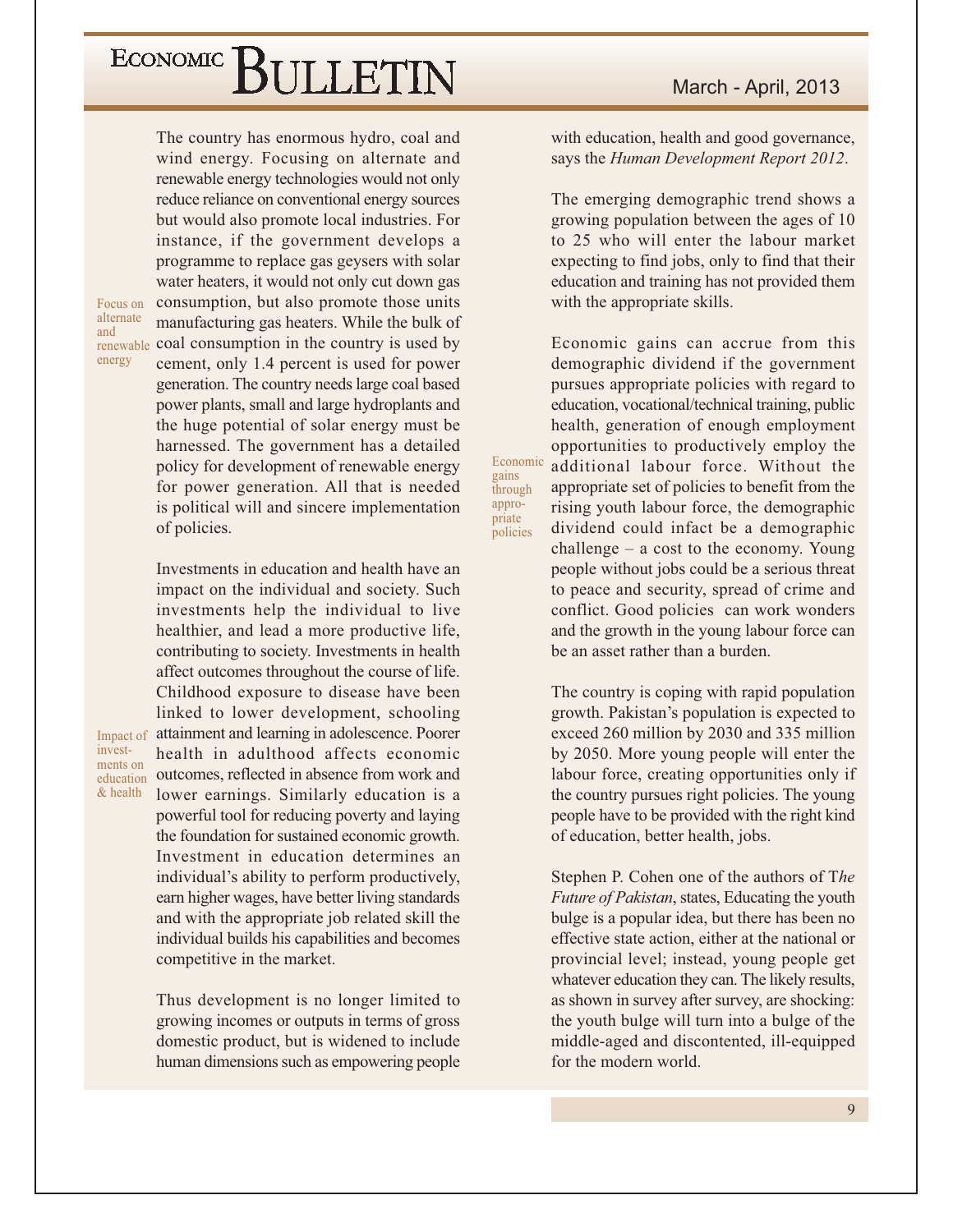Pakistan has been placed at the 145th position out of 187 countries in terms of the *Human* Development Index. It has been classified among the countries in the category of low human development. Sri Lanka meanwhile is classified among the medium human development category.

The table below shows that the expected years of schooling in Pakistan is 6.9 against India's 10.3, Nepal 8.8 and Sri Lanka 12.7.

| HDI Rank |               | Human<br>Development<br>Index (HDI)<br>(Value) | Life expectancy<br>at birth<br>(years) | Mean years of<br>schooling<br>(years) | Expected years<br>of schooling<br>(years) | <b>Gross National</b><br>Income (GNI)<br>per capita<br>(constant 2005)<br>PPP \$) | GNI per capita<br>rank minus<br>HDI rank | Non-income<br><b>HDI</b><br>(Value) |
|----------|---------------|------------------------------------------------|----------------------------------------|---------------------------------------|-------------------------------------------|-----------------------------------------------------------------------------------|------------------------------------------|-------------------------------------|
| 97       | Sri Lanka     | 0.691                                          | 74.9                                   | 8.2                                   | 12.7                                      | 4943                                                                              | 12                                       | 0.768                               |
| 134      | India         | 0.547                                          | 65.4                                   | 4.4                                   | 10.3                                      | 3468                                                                              | $-10$                                    | 0.568                               |
| 141      | <b>Bhutan</b> | 0.522                                          | 67.2                                   | 2.3                                   | 11.0                                      | 5293                                                                              | $-36$                                    | 0.500                               |
| 145      | Pakistan      | 0.504                                          | 65.4                                   | 4.9                                   | 6.9                                       | 2550                                                                              | $-7$                                     | 0.526                               |
| 146      | Bangladesh    | 0.500                                          | 68.9                                   | 4.8                                   | 8.1                                       | 1529                                                                              | 11                                       | 0.566                               |
| 157      | Nepal         | 0.458                                          | 68.8                                   | 3.2                                   | 8.8                                       | 1160                                                                              | 8                                        | 0.524                               |
| 172      | Afghanistan   | 0.398                                          | 48.7                                   | 3.3                                   | 9.1                                       | 1416                                                                              | $-13$                                    | 0.407                               |

#### Human Development Index and its Components

Access to education remains a significant challenge in Pakistan, and while enrollment rates in primary level have improved, but access remains far from universal, and there are significant regional, urban-rural and gender disparities. Compared to other South Asian countries, Pakistan is lagging behind in key

education indicators, with one of the lowest primary net enrolment rates and the largest number of out of school children in the region, states the Human Development in South Asia 2012 report. Access issues are even larger at higher levels of education. In addition, the quality of education is poor at all levels of

Source: UNDP

|             | Adult literacy rates<br>$(\%$ aged 15 and above)<br>$(2005-09*)$ | Net primary enrolment<br>$(\%)$<br>$(2008-11*)$ | Percentage of children<br>reaching grade 5<br>$\frac{6}{6}$ of grade 1 students)<br>$(2006-10^*)$ | Children not in<br>primary schools<br>(million)<br>$(2008-11*)$ | Pupil teacher ratio<br>(Primary)<br>$(2009-11*)$ |
|-------------|------------------------------------------------------------------|-------------------------------------------------|---------------------------------------------------------------------------------------------------|-----------------------------------------------------------------|--------------------------------------------------|
| India       | 63                                                               | 92                                              | 68.5                                                                                              | 2.278                                                           | $40**$                                           |
| Pakistan    | 56                                                               | 74                                              | 61.5                                                                                              | 5.125                                                           | 41                                               |
| Bangladesh  | 56                                                               | 86                                              | 66.2                                                                                              | 1.835                                                           | 43                                               |
| Afghanistan | $-$                                                              | $-$                                             | $-$                                                                                               |                                                                 | 44                                               |
| Nepal       | 59                                                               | $- -$                                           | 61.7                                                                                              |                                                                 | 30                                               |
| Sri Lanka   | 91                                                               | 94                                              | 98.6                                                                                              | 0.102                                                           | 24                                               |
| Bhutan      | 53                                                               | 88                                              | 95.5                                                                                              | 0.011                                                           | 25                                               |
| Maldives    | 98                                                               | 96                                              | $\qquad \qquad -$                                                                                 | 0.001                                                           | 12                                               |

Pakistan key education indicators compared to other South Asian Countries

\* Data refer to recent year available \*\* Data refer to 2004

education drop out rates are high, and learning achievements low. On the supply side the Report says the lack of adequate number of schools and trained teachers throughout the country are two of the most difficult Source: Human Development in South Asia, 2012

barriers to education. The education system also suffers from teacher absenteeism, a high dropout rate, poor completion rates in elementary education and inequalities between genders/regions.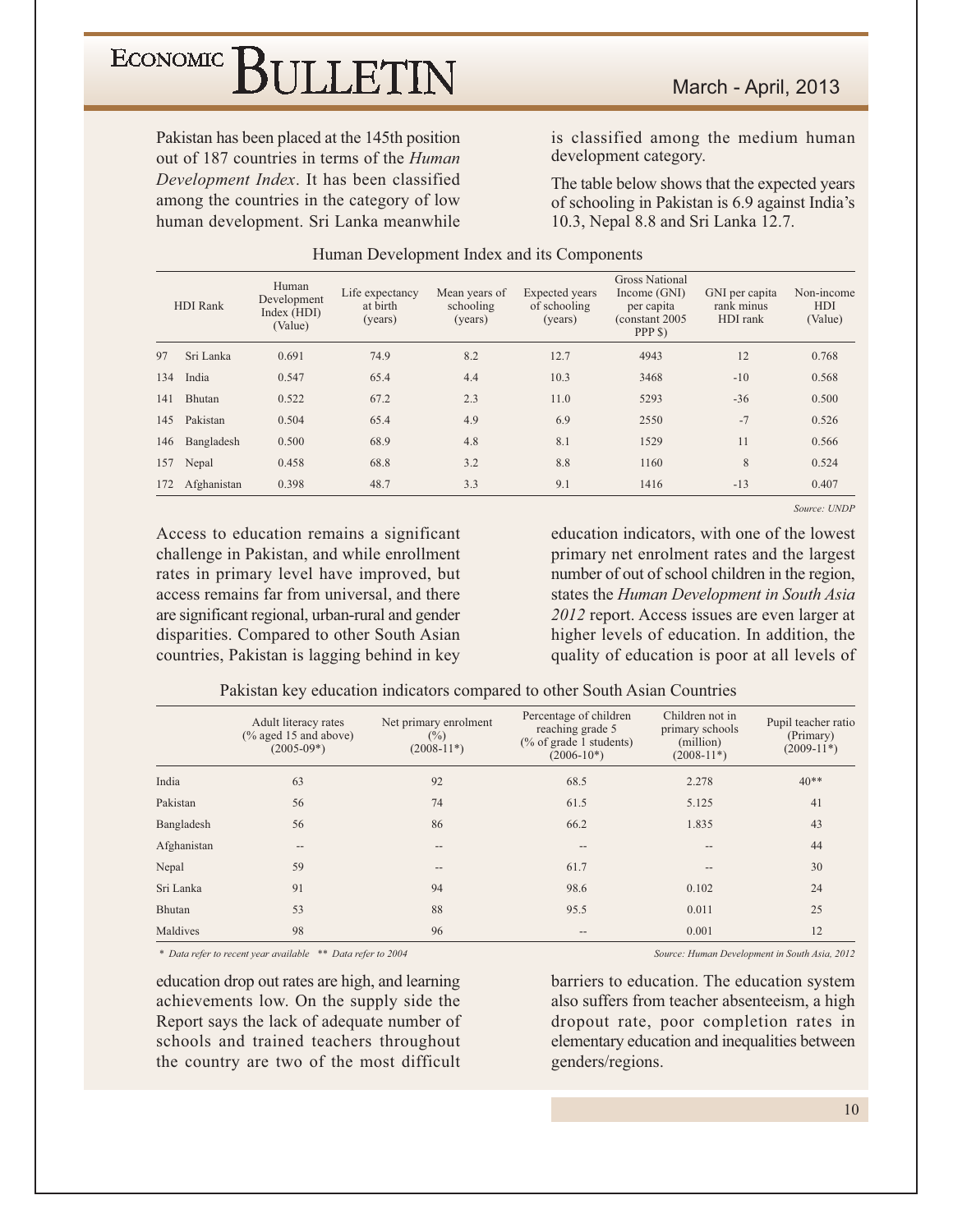ECONOMIC<sup>]</sup> BULLETIN

|                 |                 |                                                                                    | Educational<br>Attainment           |           | Gross Enrolment Ratio |           | <b>Education Quality</b>                                                                            |               |                                      |  |  |
|-----------------|-----------------|------------------------------------------------------------------------------------|-------------------------------------|-----------|-----------------------|-----------|-----------------------------------------------------------------------------------------------------|---------------|--------------------------------------|--|--|
| <b>HDI</b> Rank |                 | Population<br>Adult<br>with at least<br>literacy<br>secondary<br>rate<br>education |                                     | Primary   | Secondary             | Tertiary  | Primary<br>Satisfaction<br>school<br>with<br>teacher<br>education<br>trained<br>quality<br>to teach |               | Primary<br>school<br>dropout<br>rate |  |  |
|                 |                 | $%$ ages<br>15 and older)                                                          | $\frac{6}{6}$ ages<br>25 and older) |           | $(\%)$                |           | $(\%)$                                                                                              | (% satisfied) | (% of primary<br>school cohort)      |  |  |
|                 |                 | 2005-2010                                                                          | 2010                                | 2002-2011 | 2002-2011             | 2002-2011 | 2005-2011                                                                                           | 2011          | 2002-2011                            |  |  |
| 92              | Sri Lanka       | 91.2                                                                               | 73.9                                | 99.0      | 87.0                  | 15.5      | --                                                                                                  | 77.9          | 1.4                                  |  |  |
| 136             | India           | 62.8                                                                               | 38.7                                | 118.0     | 60.0                  | 16.2      | $\overline{\phantom{a}}$                                                                            | 74.8          | 34.2                                 |  |  |
| 140             | Bhutan          | 52.8                                                                               | 34.4                                | 111.0     | 70.0                  | 8.8       | 91.5                                                                                                | --            | 9.0                                  |  |  |
| 146             | Bangladesh      | 56.8                                                                               | 35.1                                | $- -$     | $-$                   | 10.6      | 58.4                                                                                                | 81.6          | 33.8                                 |  |  |
| 146             | Pakistan        | 54.9                                                                               | 31.2                                | 95.0      | 34.0                  | 5.4       | 84.2                                                                                                | 60.5          | 38.5                                 |  |  |
| 157             | Nepal           | 60.3                                                                               | 28.3                                | 115.0     | 44.0                  | 5.6       | 80.7                                                                                                | 73.0          | 38.3                                 |  |  |
|                 | 175 Afghanistan | $-\!$ $\!-$                                                                        | 20.3                                | 97.0      | 46.0                  | 3.3       | $-\,-$                                                                                              | 58.5          | $-\,-$                               |  |  |

Health

facilities lacking

#### South Asian Countries Selected Education Indicators

Budget spending on education has fallen from 2.5 percent in FY2006-07 to 1.8 percent in FY2010-11.





While the demographic transition taking place in the country is providing host of opportunities for increasing economic growth, the Report adds that it does not guarantee it unless accompanied by social and economic policies that allocate resources to train and make efficient use of human capital. This suggests that appropriate government policies for education and training of the youth are prerequisities to reap the benefits of the demographic dividend.

Source: Human Development Report 2013

March - April, 2013

Providing adequate health facilities to the growing population is an enormous challenge for the government. Pakistan's health sector suffers from insufficient funding, mismanagement, inefficiencies, poor governance, inappropriate use of resources, inconsistencies of health policies, corruption and poor implementation of reforms. While the government's health budget has been progressively increasing over the last several years, the ratio of health expenditure to GDP has remained more or less static at around  $0.5 - 0.6$  percent in the last decade.

The sector is facing a host of challenges  $$ diseases like HIV/AIDs, polio has still not been eradicated, diarrhoeal diseases, hepatitis, malnutrition remains widespread and its rates have not changed significantly over the last two decades, slow progress in improving infant and maternal mortality rates, malaria and other diseases.

Achieving the health related MDGs seem out of reach, says the Human Development in South Asia 2012. High mortality rates are in part due to poor access to safe water and sanitation facilities.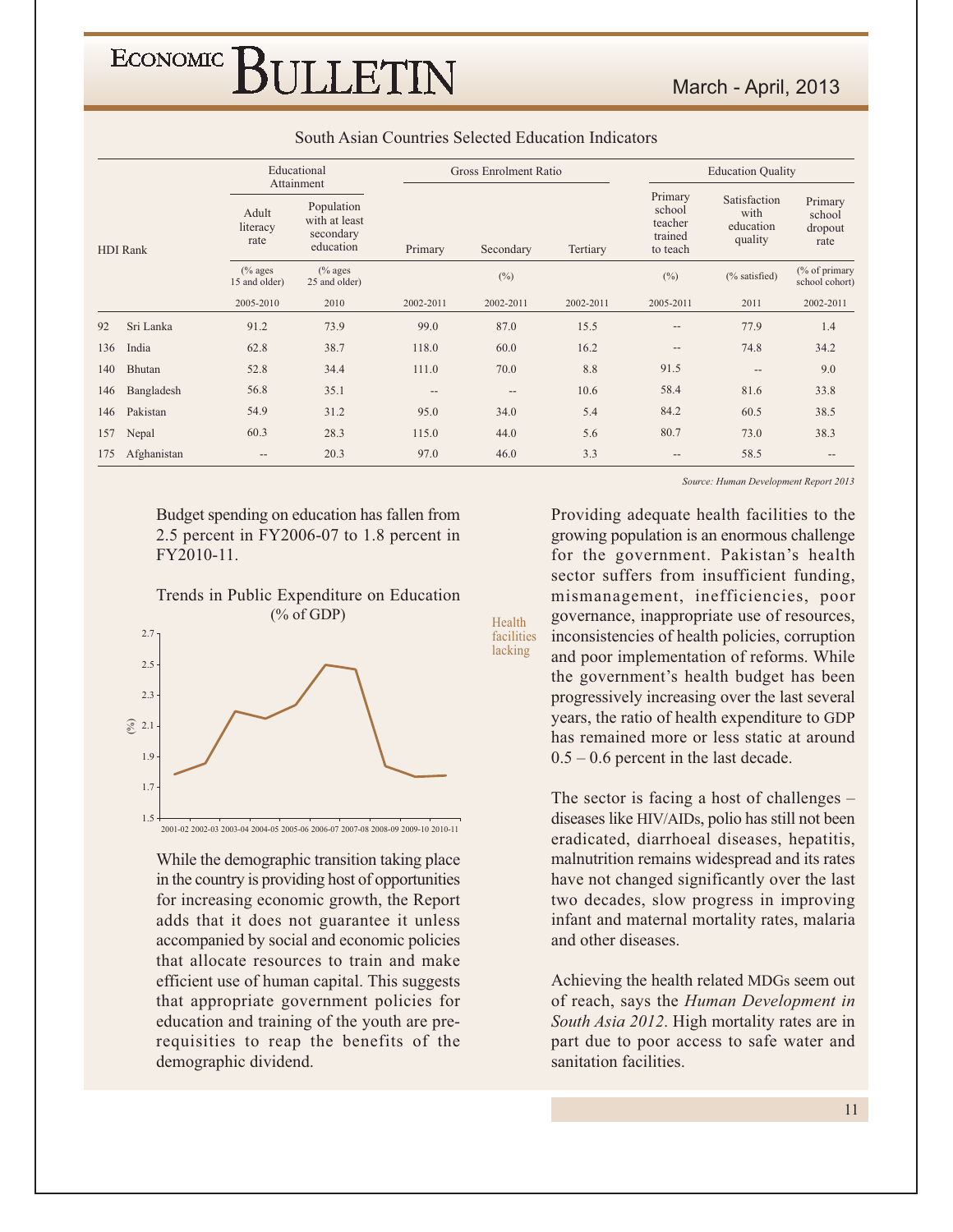|                 |             |            | Immunization                       | Underweight                           |                                  | <b>Mortality Rates</b> |      | <b>Health Care Quality</b> |                                             |  |
|-----------------|-------------|------------|------------------------------------|---------------------------------------|----------------------------------|------------------------|------|----------------------------|---------------------------------------------|--|
| <b>HDI</b> Rank |             | <b>DTP</b> | Coverage<br>Measles                | children<br>(moderate)<br>and severe) | Under-<br>five                   | Female Male            |      | Physicians                 | Satisfaction<br>with health<br>care quality |  |
|                 |             |            | $\frac{6}{6}$ of one<br>year-olds) | (% of children<br>under age5)         | (deaths per<br>1000 live births) | (per $1000$ adults)    |      | $($ per $1000$ people)     | (% satisfied)                               |  |
|                 |             | 2010       | 2010                               | 2006-2010                             | 2010                             | 2009                   | 2009 | 2005-2010                  | 2007-2009                                   |  |
| 92              | Sri Lanka   | 99         | 99                                 | 21.1                                  | 17                               | 82                     | 275  | 0.5                        | 83                                          |  |
| 136             | India       | 83         | 74                                 | 42.5                                  | 63                               | 169                    | 250  | 0.6                        | 67                                          |  |
| 140             | Bhutan      | 94         | 95                                 | 12.7                                  | 56                               | 194                    | 256  | 0.0                        | $\qquad \qquad -$                           |  |
| 146             | Bangladesh  | 98         | 94                                 | 41.0                                  | 48                               | 222                    | 246  | 0.3                        | 69                                          |  |
| 146             | Pakistan    | 90         | 86                                 | 31.3                                  | 87                               | 189                    | 225  | 0.8                        | 41                                          |  |
| 157             | Nepal       | 85         | 86                                 | 38.6                                  | 50                               | 159                    | 234  | 0.2                        | 80                                          |  |
| 175             | Afghanistan | 86         | 62                                 | 32.9                                  | 149                              | 352                    | 440  | 0.2                        | 46                                          |  |

#### South Asian Countries Selected Health Indicators

Poverty, rising income inequality low savings, lack of employment opportunities are some of the other issues which need to be focused upon. Poverty remains a serious concern in Pakistan. Inadequate access to basic services, low spending on social sectors, rising food prices, lack of employment have all contributed towards the persistence of poverty in the country in Pakistan.

In Pakistan there is growing inequalities of income. The extent and depth of inequality has increased over time. The Pakistan Economic Survey 2010-11 states, 'that due to good growth performance during the period 2000-06, the number of poor has declined but economic growth has failed to put any distributional impact in Pakistan.'

Inequality of income breeds poverty. With unequal distribution of income, those belonging to the low income strata of population have to cut back on food expenditure, have little or none for their children's education and healthcare, and clothing takes the first cut as the household budget shrinks, have little to spend on utilities and with time as basic needs are not met they descent into poverty. This is a cause of grave concern for the government, which has to see

Source: Human Development Report 2013

the distributional aspect of growth. Denying people the fulfilment of their basic needs can lead to widespread discontent in society.

Despite its critical significance, savings rate has remained low and cannot meet the investment levels needed for sustained growth of the economy. Little has been done to enhance domestic resource mobilization efforts in the economy. There are a number of factors which are responsible for low savings. These include among others; increasing disparity in incomes have promoted consumption rather than savings, lack of employment opportunities and thereby absence of income, persistent inflation has resulted in a fall in household income's purchasing power, lack of saving instruments in the market, lack of financial literacy, emergence of credit fostering consumption boom, fall in real interest rates because of inflation.

Every effort needs to be made to raise the savings rate so to get a desirable investment level and hence sustained growth in the economy. Without concerted efforts to raise domestic savings, the country will not be able to get out of its debt trap, moderate inflationary pressures and achieve self sustaining growth.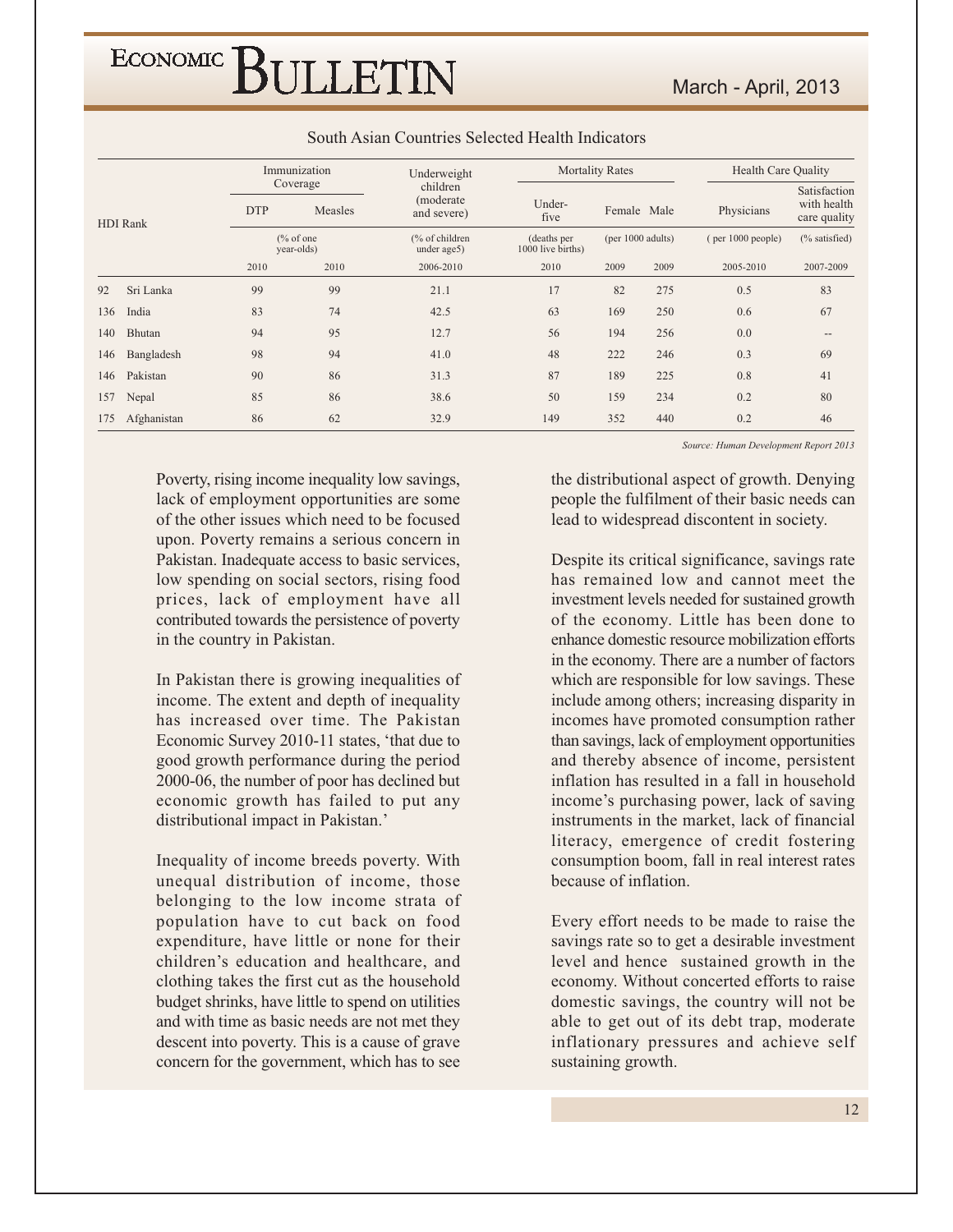Doing Business in Pakistan The Business Environment The World Bank and the International Finance Corporation

How Pakistan and comparator economies rank on the ease of doing business.



|                                   | Doing Business 2013 Rank<br>107 | Doing Business 2012 Rank<br>104 | Change in Rank<br>$+3$ |
|-----------------------------------|---------------------------------|---------------------------------|------------------------|
| <b>Topic Rankings</b>             | DB 2013 Rank                    | DB 2012 Rank                    | Change in Rank         |
| <b>Starting a Business</b>        | 98                              | 97                              | $+1$                   |
| Dealing with Construction Permits | 105                             | 105                             | No change              |
| Getting Electricity               | 171                             | 166                             | $+5$                   |
| <b>Registering Property</b>       | 126                             | 126                             | No change              |
| Getting Credit                    | 70                              | 67                              | $+-3$                  |
| Protecting Investors              | 32                              | 29                              | $+3$                   |
| Paying Taxes                      | 162                             | 160                             | $+2$                   |
| <b>Trading Across Borders</b>     | 85                              | 80                              | $+-5$                  |
| <b>Enforcing Contracts</b>        | 155                             | 156                             | $1$                    |
| Resolving Insolvency              | 78                              | 77                              | $+1$                   |

The table summarizes Doing Business 2013 data. It ranks (out of 185 economies) and the rankings are by each topic.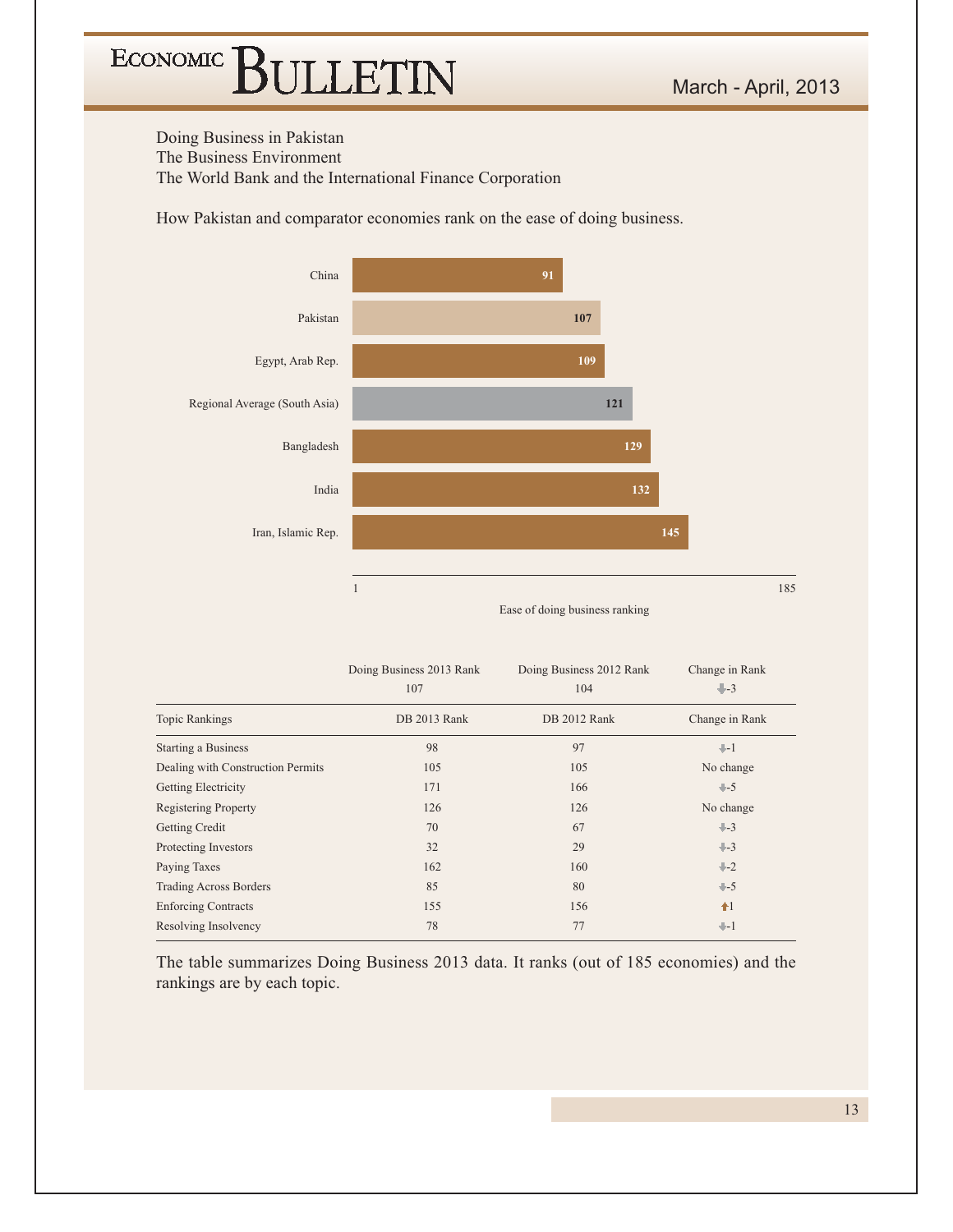### Selected Banks' Gross Advances and Non Performing Loans (Rs.Bn)

| <b>Banks</b>                     |        |        |        |        |         |         | Gross Advances |         |         |         |         |         |         |
|----------------------------------|--------|--------|--------|--------|---------|---------|----------------|---------|---------|---------|---------|---------|---------|
|                                  | 2000   | 2001   | 2002   | 2003   | 2004    | 2005    | 2006           | 2007    | 2008    | 2009    | 2010    | 2011    | 2012    |
| <b>Selected Banks Total</b>      | 665.42 | 713.47 | 667.68 | 796.10 | 1129.87 | 1449.11 | 1810.97        | 2017.90 | 2345.03 | 2449.86 | 2532.30 | 2531.73 | 2890.91 |
| National Bank of Pakistan        | 158.62 | 196.34 | 166.08 | 189.0  | 249.84  | 299.42  | 348.37         | 374.73  | 457.83  | 530.86  | 538.61  | 592.36  | 730.14  |
| Habib Bank Limited               | 204.75 | 199.00 | 200.07 | 213.74 | 292.40  | 350.43  | 371.36         | 403.48  | 435.71  | 432.28  | 435.00  | 416.26  | 460.07  |
| United Bank Limited              | 99.34  | 105.55 | 88.39  | 111.55 | 160.03  | 219.27  | 260.91         | 325.67  | 390.90  | 343.38  | 320.09  | 315.19  | 351.74  |
| <b>MCB</b> Bank                  | 90.98  | 82.84  | 85.14  | 104.01 | 144.01  | 188.14  | 206.85         | 229.73  | 272.85  | 269.72  | 274.14  | 249.91  | 262.39  |
| Allied Bank Limited              | 62.30  | 59.90  | 54.00  | 49.99  | 69.95   | 119.51  | 151.70         | 178.53  | 223.64  | 249.89  | 268.50  | 262.14  | 288.89  |
| Bank Alfalah                     | 16.36  | 20.22  | 29.44  | 50.37  | 90.29   | 120.42  | 152.24         | 175.68  | 197.93  | 197.40  | 218.43  | 211.40  | 284.34  |
| Standard Chartered Bank Pakistan |        |        |        |        |         |         | 142.31         | 135.27  | 137.72  | 141.23  | 157.90  | 151.61  | 159.64  |
| Askari Bank                      | 18.56  | 24.24  | 31.34  | 46.35  | 71.62   | 88.40   | 102.73         | 108.19  | 139.83  | 147.62  | 168.43  | 167.38  | 162.85  |
| Faysal Bank                      | 14.51  | 25.38  | 23.23  | 31.15  | 51.73   | 63.52   | 74.50          | 86.62   | 88.62   | 98.38   | 151.20  | 165.48  | 190.85  |

| <b>Banks</b>                            |                   |        |        |        |        |                   | Non Performing Loans (NPLs) |        |        |        |        |        |        |
|-----------------------------------------|-------------------|--------|--------|--------|--------|-------------------|-----------------------------|--------|--------|--------|--------|--------|--------|
|                                         | 2000              | 2001   | 2002   | 2003   | 2004   | 2005              | 2006                        | 2007   | 2008   | 2009   | 2010   | 2011   | 2012   |
| <b>Selected Banks Total</b>             | 158.00            | 170.12 | 154.21 | 142.57 | 131.37 | 118.97            | 116.89                      | 134.70 | 197.01 | 257.81 | 311.86 | 332.16 | 346.34 |
| National Bank of Pakistan               | 30.32             | 44.26  | 43.71  | 39.77  | 36.10  | 33.74             | 36.26                       | 38.32  | 56.46  | 70.92  | 86.64  | 88.16  | 88.74  |
| Habib Bank Limited                      | 54.05             | 56.22  | 53.01  | 47.73  | 44.51  | 41.36             | 26.92                       | 24.59  | 36.08  | 42.30  | 46.68  | 51.31  | 50.67  |
| United Bank Limited                     | 38.08             | 32.18  | 21.03  | 18.92  | 20.10  | 16.96             | 16.26                       | 22.35  | 27.84  | 39.10  | 48.59  | 51.11  | 57.34  |
| <b>MCB</b> Bank                         | 12.44             | 13.44  | 12.03  | 11.00  | 8.84   | 8.40              | 8.57                        | 10.73  | 18.27  | 23.24  | 24.54  | 26.66  | 25.56  |
| <b>Allied Bank Limited</b>              | 16.77             | 16.88  | 18.24  | 17.83  | 15.38  | 12.58             | 10.48                       | 11.36  | 13.77  | 16.28  | 18.69  | 20.45  | 20.67  |
| <b>Bank Alfalah</b>                     | 1.55              | 1.58   | 1.54   | 2.85   | 2.94   | 1.06              | 2.31                        | 4.71   | 8.93   | 16.19  | 18.32  | 19.09  | 22.18  |
| <b>Standard Chartered Bank Pakistan</b> | $\qquad \qquad -$ |        |        |        |        | $\qquad \qquad -$ | 8.90                        | 10.99  | 16.53  | 21.39  | 22.10  | 25.70  | 27.12  |
| Askari Bank                             | 1.09              | 1.16   | 1.25   | 1.28   | 1.10   | 2.37              | 3.66                        | 6.91   | 11.69  | 17.72  | 21.60  | 23.64  | 26.51  |
| Faysal Bank                             | 3.70              | 4.40   | 3.40   | 3.20   | 2.40   | 2.50              | 3.54                        | 4.75   | 7.44   | 10.67  | 24.70  | 26.04  | 27.55  |

| <b>Banks</b>                     |                   |       |       |       |       |                   |       | NPLs/Gross Advances Ratio |       |       |       |       |       |
|----------------------------------|-------------------|-------|-------|-------|-------|-------------------|-------|---------------------------|-------|-------|-------|-------|-------|
|                                  | 2000              | 2001  | 2002  | 2003  | 2004  | 2005              | 2006  | 2007                      | 2008  | 2009  | 2010  | 2011  | 2012  |
| <b>Selected Banks Total</b>      | 23.74             | 23.84 | 23.10 | 17.91 | 11.63 | 8.21              | 6.45  | 6.68                      | 8.40  | 10.52 | 12.32 | 13.12 | 11.98 |
| National Bank of Pakistan        | 19.11             | 22.54 | 26.32 | 21.05 | 14.45 | 11.27             | 10.41 | 10.23                     | 12.33 | 13.36 | 16.09 | 14.88 | 12.15 |
| Habib Bank Limited               | 26.40             | 28.25 | 26.50 | 22.33 | 15.22 | 11.80             | 7.25  | 6.09                      | 8.28  | 9.79  | 10.73 | 12.33 | 11.01 |
| United Bank Limited              | 38.33             | 30.49 | 23.79 | 16.96 | 12.56 | 7.73              | 6.23  | 6.86                      | 7.12  | 11.39 | 15.18 | 16.22 | 16.30 |
| <b>MCB</b> Bank                  | 13.67             | 16.22 | 14.13 | 10.58 | 6.14  | 4.46              | 4.14  | 4.67                      | 6.70  | 8.62  | 8.95  | 10.67 | 9.74  |
| Allied Bank Limited              | 26.92             | 28.18 | 33.78 | 35.67 | 21.99 | 10.53             | 6.91  | 6.36                      | 6.16  | 6.51  | 6.96  | 7.80  | 7.15  |
| Bank Alfalah                     | 9.47              | 7.81  | 5.22  | 5.65  | 3.26  | 0.88              | 1.52  | 2.68                      | 4.51  | 8.20  | 8.39  | 9.03  | 7.80  |
| Standard Chartered Bank Pakistan | $\qquad \qquad -$ |       |       |       |       | $\qquad \qquad -$ | 6.25  | 8.12                      | 12.00 | 15.15 | 14.00 | 16.95 | 16.99 |
| Askari Bank                      | 5.84              | 4.79  | 3.99  | 2.76  | 1.54  | 2.68              | 3.56  | 6.39                      | 8.36  | 12.00 | 12.82 | 14.12 | 16.28 |
| Faysal Bank                      | 25.50             | 17.34 | 14.64 | 10.27 | 4.64  | 3.94              | 4.75  | 5.48                      | 8.40  | 10.85 | 16.34 | 15.74 | 14.44 |

Source: Banks' Annual Reports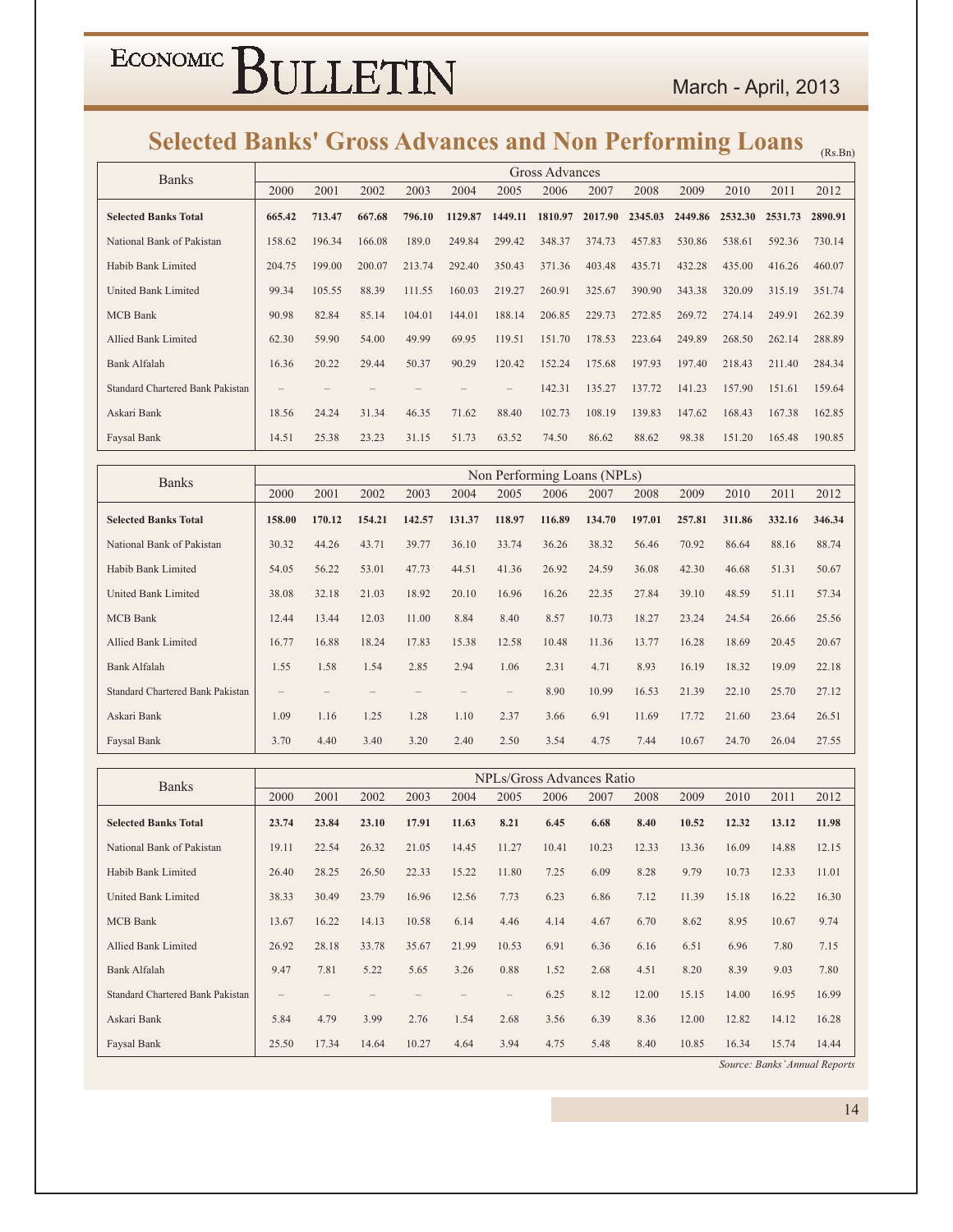|                                                             |        |               |             |                       | Gross Advances By |               |        | Sectors-      |                |                 | <b>Selected Banks</b> |               |             |                |                |                |                | (Rs. Mn)      |
|-------------------------------------------------------------|--------|---------------|-------------|-----------------------|-------------------|---------------|--------|---------------|----------------|-----------------|-----------------------|---------------|-------------|----------------|----------------|----------------|----------------|---------------|
| Type of Business                                            |        |               | Nati<br>of  | onal Bank<br>Pakistan |                   |               |        |               | Habib Bank     |                 |                       |               |             |                | United Bank    |                |                |               |
|                                                             | 2010   | Share<br>$\%$ | 2011        | Share<br>$\%$         | 2012              | Share<br>$\%$ | 2010   | Share<br>$\%$ | 2011           | Share<br>$\%$   | 2012                  | Share<br>$\%$ | 2010        | Share<br>$\%$  | 2011           | Share<br>$\%$  | 2012           | Share<br>$\%$ |
| Chemicals & Pharmaceuticals                                 | 4940   | 0.9           | S<br>345    | 0.6                   | 4792              | 0.7           | 24518  | 5.2           | 20924          | $\overline{5}$  | 19345                 | 3.9           | 6218        | 1.7            | 5956           | 1.6            | 6437           | 1.6           |
| Agribusiness                                                | 27067  | 5.0           | 29924       | 5.1                   | 34129             | 4.7           | 32331  | 6.8           | 30349          | $\overline{ }$  | 30587                 | 6.1           | 53034       | 14.4           | 47099          | 12.9           | 54820          | 13.4          |
| Textiles                                                    | 69925  | 13.0          | 66317       | 11.2                  | 71144             | 9.7           | 83561  | 17.7          | 71249          | 15              | 62541                 | 12.5          | 61145       | 16.6           | 59692          | 16.3           | 59757          | 14.6          |
| Cement                                                      | 7118   | 1.3           | 10472       | 1.8                   | 9683              | 1.3           | 14560  | 3.1           | 10130          | $\mathcal{L}$   | 7246                  | 1.4           | 6803        | $1.8\,$        | 4503           | 1.2            | 2393           | 0.6           |
| Sugar                                                       | 13103  | 2.4           | 15147       | 2.6                   | 16520             | 2.3           | 2992   | 0.6           | 4490           |                 | 4497                  | 0.9           | 8154        | 2.2            | 7126           | 1.9            | 12020          | 2.9           |
| Rice Processing                                             | 9645   | $1.8\,$       | 9934        | 1.7                   | 11998             | 1.6           |        |               |                |                 |                       |               |             | $\mathbf I$    |                |                |                |               |
| Shoe & Leather Garments                                     | 1010   | 0.2           | 1204        | 0.2                   | 1414              | 0.2           | 2276   | 0.5           | 1916           | $\circ$         | 1991                  | 0.4           | 2447        | 0.7            | 2261           | 0.6            | 2142           | 0.5           |
| Automobile &<br>Transport Equipment                         | 2820   | 0.5           | 3167        | 0.5                   | 3730              | 0.5           | 7394   | 1.6           | 9762           | $\mathbf{C}$    | 11153                 | 2.2           | 4455        | 1.2            | 5019           | 1.4            | 6134           | 0.4           |
| Telecommunication<br>Transportation $\&$                    | 34500  | 6.4           | 38481       | 6.5                   | 66934             | 9.2           | 17618  | 3.7           | 12983          | 3               | 11062                 | 2.2           | 22737       | 6.2            | 5988           | 1.6            | 9959           | 2.4           |
| Real Estate/Construction                                    | 7820   | 1.5           | 9790        | 1.7                   | 9147              | 1.3           | 2829   | 3.3           | 2635           | 4               | 1581                  | 1.5           | 21867       | 5.9            | 17972          | 4.9            | 16563          | 4.0           |
| ${\rm Electrons} \ \& \label{Lie}$<br>Electrical Appliances | 7537   | 1.4           | 9047        | 1.5                   | 8369              | $\Box$        | 13673  | 2.9           | 15886          | $\epsilon$      | 15045                 | 3.0           | 2386        | 0.6            | 2646           | $0.7$          | 2892           | $0.7\,$       |
| Food & Tobacco                                              | 1966   | 0.4           | 1594        | $0.\overline{3}$      | 1874              | 0.3           | 7207   | 1.5           | 8245           | $\mathbf{C}$    | 8229                  | 1.6           | 6849        | 1.9            | 8992           | 2.5            | 12740          | 3.1           |
| Fertilizers                                                 | 18004  | 3.3           | 19007       | 3.2                   | 5191              | 2.1           | I.     | ı             | $\blacksquare$ |                 | $\mathbf{I}$          | ı             | 6824        | 1.9            | 6871           | 1.9            | 4438           | $\Box$        |
| Metal Products                                              | 18883  | 3.5           | 26444       | 4.5                   | 43644             | 6.0           | 8244   | 1.7           | 7069           | $\mathbf{C}$    | 6614                  | 1.3           | 2266        | 0.6            | 336            | 0.1            | 371            | 0.1           |
| Production & Transmission<br>of Energy                      | 62242  | 11.6          | 54136       | 9.1                   | 98762             | 13.5          | 49567  | 10.5          | 52855          | $\Box$          | 36131                 | 7.2           | 39057       | 10.6           | 41159          | 11.2           | 56735          | 13.9          |
| Hotel & Services                                            | 16572  | 3.1           | 13850       | 2.3                   | 15814             | 2.2           |        |               |                |                 |                       |               | 2709        | 0.7            | 2660           | 0.7            | 3960           | $1.0\,$       |
| Individuals                                                 | 76673  | 14.2          | 86220       | 14.6                  | 130666            | 17.9          | 31419  | 6.6           | 25307          | $\circ$         | 33098                 | 6.6           | 65803       | 17.8           | 50089          | 13.7           | 47553          | 11.6          |
| General Traders                                             | 22122  | $\frac{1}{4}$ | 16951       | 2.9                   | 15672             | 2.1           | 42971  | 9.1           | 47980          | $\overline{10}$ | 51346                 | 10.2          | 20776       | 5.6            | 13784          | 3.8            | 17509          | 4.3           |
| Public Sector Commodity<br>Operators                        | 64157  | 11.9          | 64621       | 10.9                  | 59483             | 8.1           | 85840  | 18.1          | 73370          | 16              | 107627                | 21.4          | $\mathbf I$ | $\blacksquare$ | $\blacksquare$ | $\blacksquare$ | $\blacksquare$ | $\mathbf{I}$  |
| Financial                                                   | 14477  | 2.7           | 23<br>211   | 3.6                   | 16085             | 2.2           | 16197  | 3.4           | 15068          | 3               | 23920                 | 4.8           | 4896        | 1.3            | 12282          | 3.4            | 9310           | 2.3           |
| Others                                                      | 58028  | $10.8\,$      | 91504       | 15.4                  | 95090             | 13.0          | 30221  | 6.4           | 49746          | $\Box$          | 69749                 | 13.9          | 30266       | 8.2            | 71872          | 19.6           | 83357          | 20.4          |
| Total                                                       | 538609 | 100.0         | 592366      | 100                   | 730141            | $100.0$       | 473418 | $100.0$       | 459964         | $100.0$         | 501762                | $100.0$       | 368692      | $100.0$        | 366307.0 100.0 |                | 409090         | $100\,$       |
| Public/Govt                                                 | 133982 | 24.9          | 184<br>1170 | 19.8                  | 233573            | 32.0          | 86841  | 18.1          | 73370          | 16.0            | 107627                | 21.4          | 64861       | 17.6           | 62708          | 22.1           | 105576         | 25.8          |
| Private                                                     | 404627 | 75.1          | 475282      | 80.2                  | 496568            | 68.0          | 387577 | 81.9          | 386594         | 84.1            | 394135                | 78.6          | 303830      | 82.4           | 303598         | 77.9           | 303514         | 74.2          |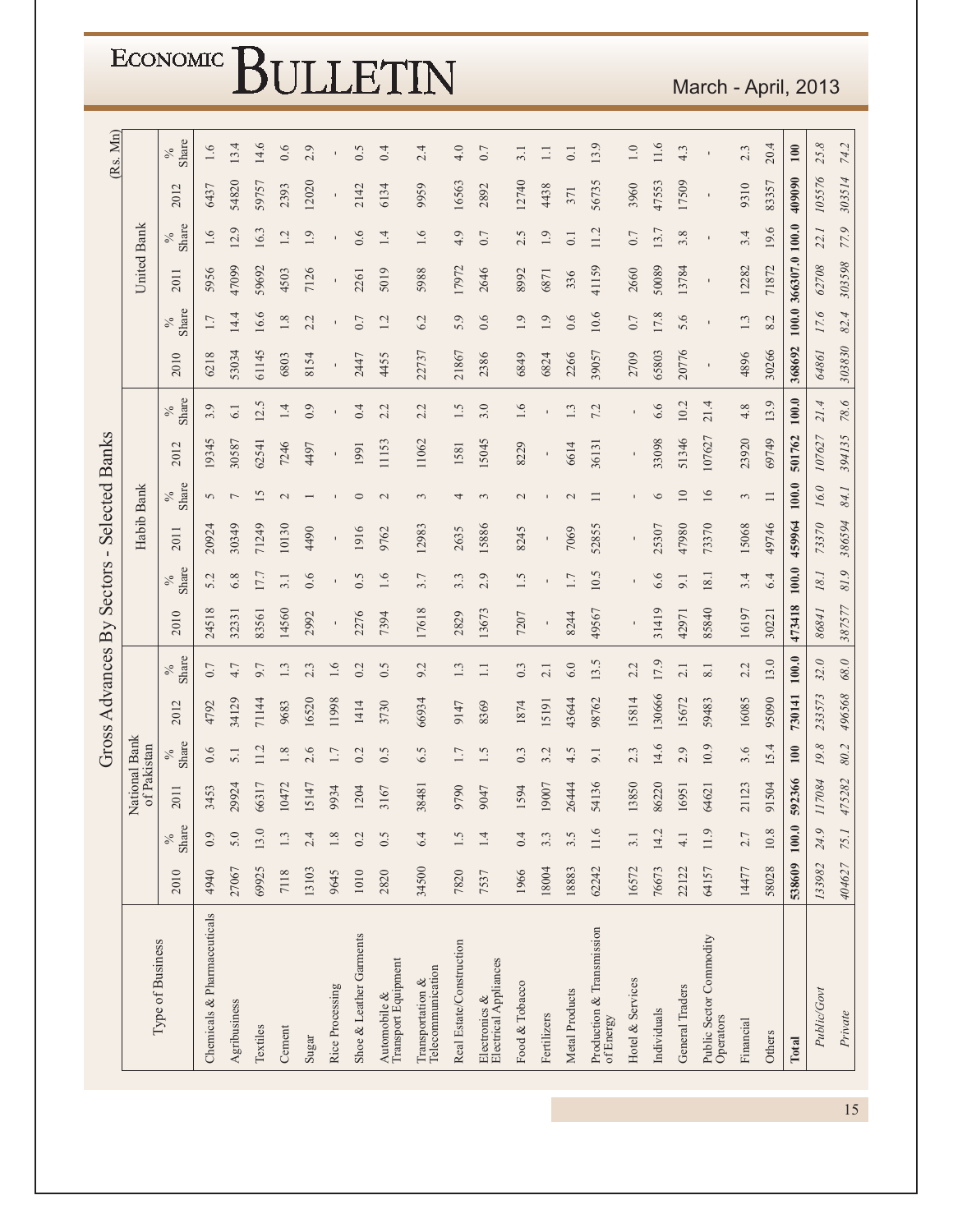| ECONOMIC BULLETIN |  |
|-------------------|--|
|-------------------|--|

|                                                                                       |            |                  |                         |                 |              |                  | Gross Advances By |                  |                    | Sectors            | $\blacksquare$ |                  | <b>Selected Banks</b> |               |              |                     |                           |                      |            |               |       |                                                   |       | (Rs. Mn)        |
|---------------------------------------------------------------------------------------|------------|------------------|-------------------------|-----------------|--------------|------------------|-------------------|------------------|--------------------|--------------------|----------------|------------------|-----------------------|---------------|--------------|---------------------|---------------------------|----------------------|------------|---------------|-------|---------------------------------------------------|-------|-----------------|
|                                                                                       |            |                  |                         | <b>MCB</b>      |              |                  |                   |                  | <b>Allied Bank</b> |                    |                |                  |                       |               | Bank Alfalah |                     |                           |                      |            |               |       | <b>Standard Chartered</b><br><b>Bank Pakistan</b> |       |                 |
| Type of Business                                                                      | 2010       | Share<br>$\%$    | $\Box$<br>20            | Share           | 2012         | Share<br>$\%$    | 2010              | Share<br>$\%$    | 2011               | Share<br>$\%$      | 2012           | Share<br>$\%$    | 2010                  | Share<br>$\%$ | 2011         | Share<br>$\%$       | 2012                      | <b>Share</b><br>$\%$ | 2010       | Share<br>$\%$ | 2011  | Share<br>$\%$                                     | 2012  | Share<br>$\%$   |
| Chemicals & Pharmaceuticals                                                           | 12991      | 4.7              | 13430                   | 5.4             | 10887        | $\frac{1}{4}$    | 15940             | 5.9              | 18921              | 7.2                | 20429          | $\overline{7.1}$ | 5099                  | 2.3           | 6264         | 3.0                 | 6181                      | 2.5                  | 12055      | 7.6           | 8892  | 5.9                                               | 11397 | $\overline{11}$ |
| Agribusiness                                                                          | 2542       | 0.9              | S<br>26                 | $1.0\,$         | 2474         | 0.9              | 496               | 0.2              | 554                | 0.2                | 2559           | 0.9              | 16454                 | 7.5           | 16829        | $8.0\,$             | 23441                     | 9.4                  | 3412       | 2.2           | 4983  | 3.3                                               | 5715  | 3.6             |
| Textiles                                                                              | 40354      | 14.7             | $\overline{4}$<br>371   | 14.9            | 37796        | 14.4             | 39540             | 14.7             | 40605              | 15.5               | 44546          | 15.4             | 34784                 | 15.9          | 32860        | 15.5                | 37275                     | 15.0                 | 31206      | 19.8          | 30107 | 19.9                                              | 29111 | 18.2            |
| Cement                                                                                | 3648       | 1.3              | 2391                    | 1.0             | 1340         | 0.5              | 14151             | 5.3              | 12674              | 4.8                | 9371           | 3.2              | 2454                  | $\Box$        | 1596         | 0.8                 | 1591                      | 0.6                  | 8586       | 5.4           | 10662 | $7.0\,$                                           | 5482  | 3.4             |
| Sugar                                                                                 | 9063       | 3.3              | 8881                    | 3.6             | 11374        | 4.3              | 6860              | 2.6              | 3281               | 1.3                | 5511           | 1.9              | 2396                  | $\Xi$         | 3800         | $1.8\,$             | 7512                      | 3.0                  | 2552       | 1.6           | 3098  | 2.0                                               | 2785  | $1.7\,$         |
| Rice Processing                                                                       |            |                  |                         |                 |              |                  |                   |                  |                    |                    |                |                  | 7252                  | 3.3           | 6506         | 3.1                 | 10306                     | $\frac{1}{4}$        |            |               |       |                                                   |       |                 |
| Shoe & Leather Garments                                                               | 2782       | $\overline{1.0}$ | 3935                    | 1.6             | 3351         | 1.3              | 803               | 0.3              | 1091               | 0.4                | 455            | 0.2              | 948                   | 0.4           | 1941         | 0.9                 | 1156                      | 0.5                  | 1245       | $0.8\,$       | 1651  |                                                   | 2543  | 1.6             |
| $\begin{array}{l} \mbox{Automobile & \bf \&\\ \mbox{Transport Equipment} \end{array}$ | 477        | 0.2              | $\overline{5}$          | 0.2             | 350          | $\overline{0}$ : | 3517              | 1.3              | 4310               | 1.6                | 2630           | 0.9              | 2975                  | 1.4           | 2596         | 12                  | 2266                      | 0.9                  | 2833       | $1.8\,$       | 1536  | $1.0\,$                                           | 2439  | 1.5             |
| Telecommunication<br>Transportation &                                                 | 67013      | 24.4             | 187<br>567              | 22.7            | 60303        | 23.0             | 4781              | 1.8              | 4583               | 1.7                | 5554           | 1.9              | 2992                  | 1.4           | 4136         | 2.0                 | 3869                      | 1.6                  | 8362       | 53            | 11196 | 7.4                                               | 10027 | 6.3             |
| Real Estate/Construction                                                              | 2435       |                  | 2357                    | 0.9             | 512          | 0.2              | 12349             | 4.6              | 7601               | 2.9                | 7823           | 2.7              | 4095                  | 1.9           | 3041         | 14                  | 4717                      | 1.9                  |            |               |       |                                                   |       |                 |
| Electrical Appliances<br>Electronics &                                                | 2203       | 0.8              | 2920                    | 1.2             | 2581         | 1.0              |                   |                  |                    |                    |                |                  | 4555                  | 2.1           | 3292         | 1.6                 | 3191                      | 1.3                  | 2662       | 1.7           | 1590  | $1.0\,$                                           | 1755  | $\Box$          |
| Food & Tobacco                                                                        |            |                  |                         |                 |              |                  |                   |                  |                    |                    |                |                  | 4827                  | 2.2           | 4342         | 2.1                 | 6578                      | 2.6                  |            |               |       |                                                   |       |                 |
| Fertilizers                                                                           |            |                  |                         |                 |              |                  |                   |                  |                    |                    |                |                  | 6933                  | 3.2           | 6847         | 3.2                 | 8022                      | 3.2                  |            |               |       |                                                   |       |                 |
| Metal Products                                                                        |            |                  |                         |                 |              |                  | 2209              | 0.8              | 2502               | $\overline{1.0}$   | 2536           | 0.9              | 6365                  | 2.9           | 6011         | 2.8                 | 7619                      | 3.1                  |            |               |       |                                                   |       |                 |
| Production & Transmission<br>of Energy                                                | 36348      | 13.3             | 20846                   | 8.3             | 29779        | 11.3             | 43182             | 16.1             | 49103              | 18.7               | 45509          | 15.8             | 20497                 | 9.4           | 20506        | 9.7                 | 31967                     | 12.9                 | 30315      | 19.2          | 20923 | 13.8                                              | 24144 | 15.1            |
| Hotel & Services                                                                      | 4537       |                  | 5565                    | L,<br>$\sim$    | 8408         | 3.2              | 150               | $\overline{0}$ . | 224                | $\overline{\circ}$ | 768            | 0.3              |                       |               |              |                     |                           |                      |            |               |       |                                                   |       |                 |
| Individuals                                                                           | 22007      | 8.0              | 156<br>174              | 7.0             | 14526        | 5.5              | 6627              | 2.5              | 7019               | 2.7                | 7658           | 2.7              | 31598                 | 14.5          | 27145        | 12.8                | 26238                     | 10.6                 | 31786      | 20.1          | 18705 | 123                                               | 17223 | 10.8            |
| General Traders                                                                       | 22120      | 8.1              | 29<br>201               | 8.1             | 16157        | 6.2              | 13448             | 5.0              | 12449              | 4.7                | 11022          | 3.8              | 7435                  | 3.4           | 8066         | 3.8                 | 6201                      | 2.5                  |            |               |       |                                                   |       |                 |
| Public Sector Commodity<br>Operators                                                  |            |                  |                         |                 |              |                  |                   |                  |                    |                    |                |                  |                       |               |              |                     |                           |                      |            |               |       |                                                   |       |                 |
| Financial                                                                             | 4269       | 1.6              | 3445                    | $\overline{14}$ | 2625         | $1.0\,$          | 3077              | $\Xi$            | 4001               | 1.5                | 5707           | 2.0              | 2389                  | $\equiv$      | 7871         | 3.7                 | 7305                      | 2.9                  | 638        | 0.4           | 2295  | 1.5                                               | 2684  | $1.7\,$         |
| Others                                                                                | 43790 16.0 |                  | 51528                   | 20.6            | 59930        | 22.8             | 101400            | 37.8             | 93219              | 35.6               | 116811         | 40.4             | 53774                 | 24.6          | 47748        | 22.6                | 52911                     | 21.3                 | 22254      | 14.1          | 35972 | 23.7                                              | 44341 | 27.8            |
| Total                                                                                 |            |                  | 274144 100.0 249914 100 |                 | 262392 100.0 |                  | 268530 100.0      |                  | 262137 100.0       |                    | 288889 100.0   |                  | 218432                | 99.7          |              |                     | 211397 100.0 248346 100.0 |                      | 157906 100 |               |       | 151610 100.0 159646 100.0                         |       |                 |
| Public/Govt                                                                           | 78725      | 28.7             | 49079                   | 19.6            | 61853        | 19.6             | 58359             | 21.7             | 48949              | $18.7\,$           | 77366          | $26.8$           | 32294                 | 15.0          | 23618        | $\it 11.0$          | 45606                     | $18.0\,$             | 26829      | $17.0\,$      | 9171  | $6.0\,$                                           | 10827 | $7.0\,$         |
| Private                                                                               |            |                  | 195418 71.3 199055      | 405.6           | 200539       | 80.4             | 210170            | 78.2             | 213188             | 81.3               | 211523         | 73.2             | 186138                | 85.0          | 187779       | $\boldsymbol{89.0}$ | 202740                    | 82.0                 | 131077     |               |       | 82.7 142438 94.0 148819                           |       | 93.0            |
| - Indicates figure not given in the bank's annual report                              |            |                  |                         |                 |              |                  |                   |                  |                    |                    |                |                  |                       |               |              |                     |                           |                      |            |               |       |                                                   |       |                 |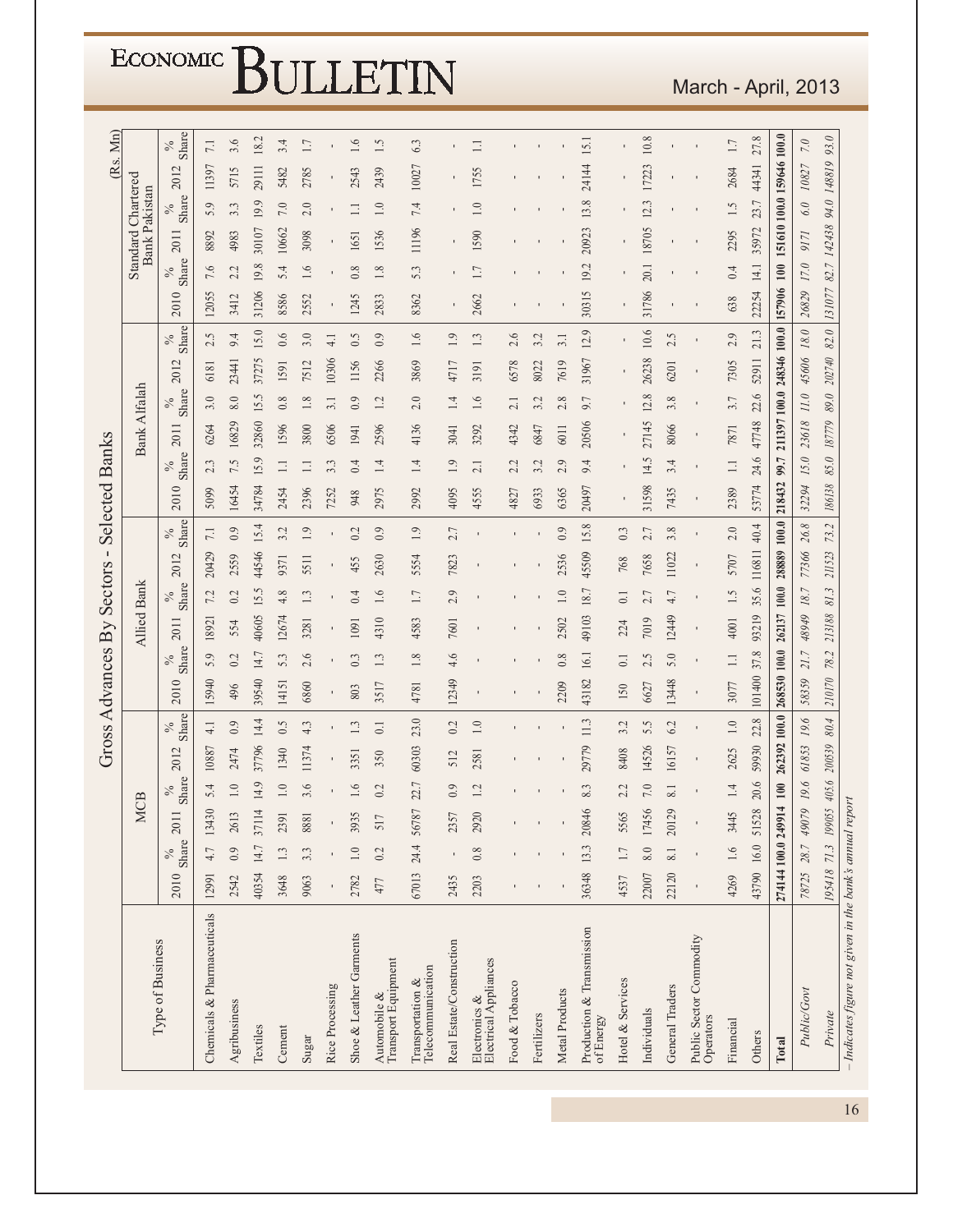|                                          |       |                              |           |      |                  |                   |                |                   | Non Performing Loans By Business |              | Segments        | $\blacksquare$ | <b>Selected Banks</b> |                    |          |                   |                |       |      |                                                   | (Rs. Mn) |
|------------------------------------------|-------|------------------------------|-----------|------|------------------|-------------------|----------------|-------------------|----------------------------------|--------------|-----------------|----------------|-----------------------|--------------------|----------|-------------------|----------------|-------|------|---------------------------------------------------|----------|
| Type of Business                         |       | National Bank<br>of Pakistan |           |      | Habib Bank       |                   |                | United Bank       |                                  |              | <b>MCB</b> Bank |                |                       | <b>Allied Bank</b> |          |                   | Bank Al Falah  |       |      | <b>Standard Chartered</b><br><b>Bank Pakistan</b> |          |
|                                          | 2010  | 2011                         | 2012      | 2010 | 2011             | 2012              | 2010           | 2011              | 2012                             | 2010         | 2011            | 2012           | 2010                  | 2011               | 2012     | 2010              | 2011           | 2012  | 2010 | 2011                                              | 2012     |
| Chemicals & Pharmaceuticals              | 2441  | 2320                         | 3358      | 646  | 589              | 698               | 226            | 220               | 313                              | 149          | 204             | 196            | 128                   | 373                | 405      | 150               | 114            | 156   | 104  | 253                                               | 335      |
| Agriculture                              | 1873  |                              | 2110 2754 | 3157 | 3504             | 3528              | 1430           | 1492              | 1313                             | 417          | 416             | 312            | 152                   | 192                | 351      | 506               | 508            | 430   | 17   | 17                                                | $17\,$   |
| Textiles                                 |       | 26432 28724 28470            |           |      | 8395 20233 16750 |                   |                | 13820 15269 15977 |                                  | 4259         | 5225            | 5209           | 5090                  | 5070               | 9519     | 2122              | 4221           | 4971  | 6621 | 7647                                              | 7618     |
| Cement                                   | 5060  | 5091                         | 3870      | 700  | 2264             | 1987              | $\mathbf I$    | $\mathbf I$       | $\blacksquare$                   | 532          | 362             | 296            | $\blacksquare$        | 119                | 39       |                   |                |       |      |                                                   |          |
| Sugar                                    | 3200  | 4137                         | 4115      | 433  | 360              | 415               | 34             | 243               | 160                              | 1160         | 1266            | 1035           |                       |                    |          |                   |                |       |      |                                                   |          |
| Rice Processing                          | 1875  | 2546                         | 2534      |      | $\mathbf I$      | $\blacksquare$    | $\mathbf I$    | $\mathbf I$       |                                  |              | $\blacksquare$  |                |                       |                    |          |                   |                |       |      |                                                   |          |
| Shoe & Leather Garments                  | 430   | 260                          | 184       | 312  | 173              | 172               | 227            | 259               | 243                              | 128          | 127             | 104            | 65                    | 56                 | 132      |                   |                |       | 16   | $\overline{16}$                                   | 17       |
| Transport Equipment<br>Automobile &      | 1354  |                              | 1311 1013 | 1319 | 1905             | 1864              | 727            | 338               | 265                              | 114          | 69              | 55             | $\blacksquare$        | $\blacksquare$     |          | 193               | 226            | 245   | 455  | 400                                               | 358      |
| Telecommunication<br>Transportation $\&$ | 3319  | 1654 1596                    |           | 261  | 261              | 36                | $\blacksquare$ |                   |                                  | 139          | 126             | 645            | 361                   | 361                | $\circ$  |                   |                |       |      |                                                   |          |
| Real Estate/Construction                 | 2255  | 2473                         | 2345      | 1418 | 1387             | 316               | 3885           | 4178              | 4086                             | 127          | 172             | 127            | 2622                  | 2370               | 259      |                   |                |       |      |                                                   |          |
| Electrical Appliances<br>Electronics &   | 322   | 5421                         | 6758      | 2802 | 2801             | 2881              | 365            | 256               | 201                              | 323          | 340             | 451            |                       |                    |          |                   |                |       |      |                                                   |          |
| Food & Tobacco                           | 1238  | 1018                         | 948       | 443  | 528              | 337               | 1259           | 1247              | 989                              |              |                 |                |                       |                    |          |                   |                |       |      |                                                   |          |
| Fertilizers                              | 2698  | 3258                         | 3156      |      |                  | $\mathbf I$       | Γ              | 66                | 72                               |              |                 |                |                       |                    |          |                   |                |       |      |                                                   |          |
| Metal Products                           | 1473  | 572                          | 537       | 671  | 912              | 1059              |                |                   |                                  |              |                 |                | 775                   | 866                | 20       |                   |                |       |      |                                                   |          |
| Production & Transmission<br>of Energy   | 11607 | 3572                         | 5126      | 1809 | 1719             | 1710              | 3049           | 2434              | 6481                             | $\mathbf{C}$ |                 | 180            | 843                   | 839                | 240      |                   |                |       | 376  | 276                                               | 128      |
| Hotel & Services                         | 448   | 817                          | 1298      |      |                  |                   | 486            | 486               | 486                              | 615          | 939             | 722            | $\overline{6}$        | 63                 | 7        |                   |                |       |      |                                                   |          |
| Individuals                              | 2884  | 4972                         | 5326      | 2426 | 946              | 1038              | 13238          | 14267             | 14698                            | 3605         | 3625            | 3394           | 48                    | 37                 | 358      | 3997              | 3495           | 3763  | 4691 | 6003                                              | 5684     |
| General Traders                          | 5386  | 4679                         | 5373      | 4737 | 5641             | 6440              | 1167           | 1629              | 1668                             | 4516         | 4631            | 4076           | 2354                  | 2206               | 478      | 616               | 703            | 780   |      |                                                   |          |
| Financial                                | 1410  | 905                          | 723       | 1299 | 798              | 40                | 2152           | 2299              | 2232                             | 1275         | 1448            | 1108           | 281                   | 344                | $\rm 81$ |                   | $\blacksquare$ |       |      |                                                   |          |
| Others                                   |       | 11610 12321 9258             |           | 5849 | 6960             | 11396             | 6521           | 6434              | 8163                             | 7183         | 7715            | 7652           | 5909                  | 7675               | 8772     | 10735             | 9830           | 11836 | 9828 | 11085 12968                                       |          |
| Total                                    |       | 87315 88392 89159            |           |      |                  | 46677 51313 50667 | 48593          |                   | 51117 57347 24544 26665 25562    |              |                 |                | 18688 20452 20668     |                    |          | 18320 19097 22181 |                |       |      | 22108 25697 27125                                 |          |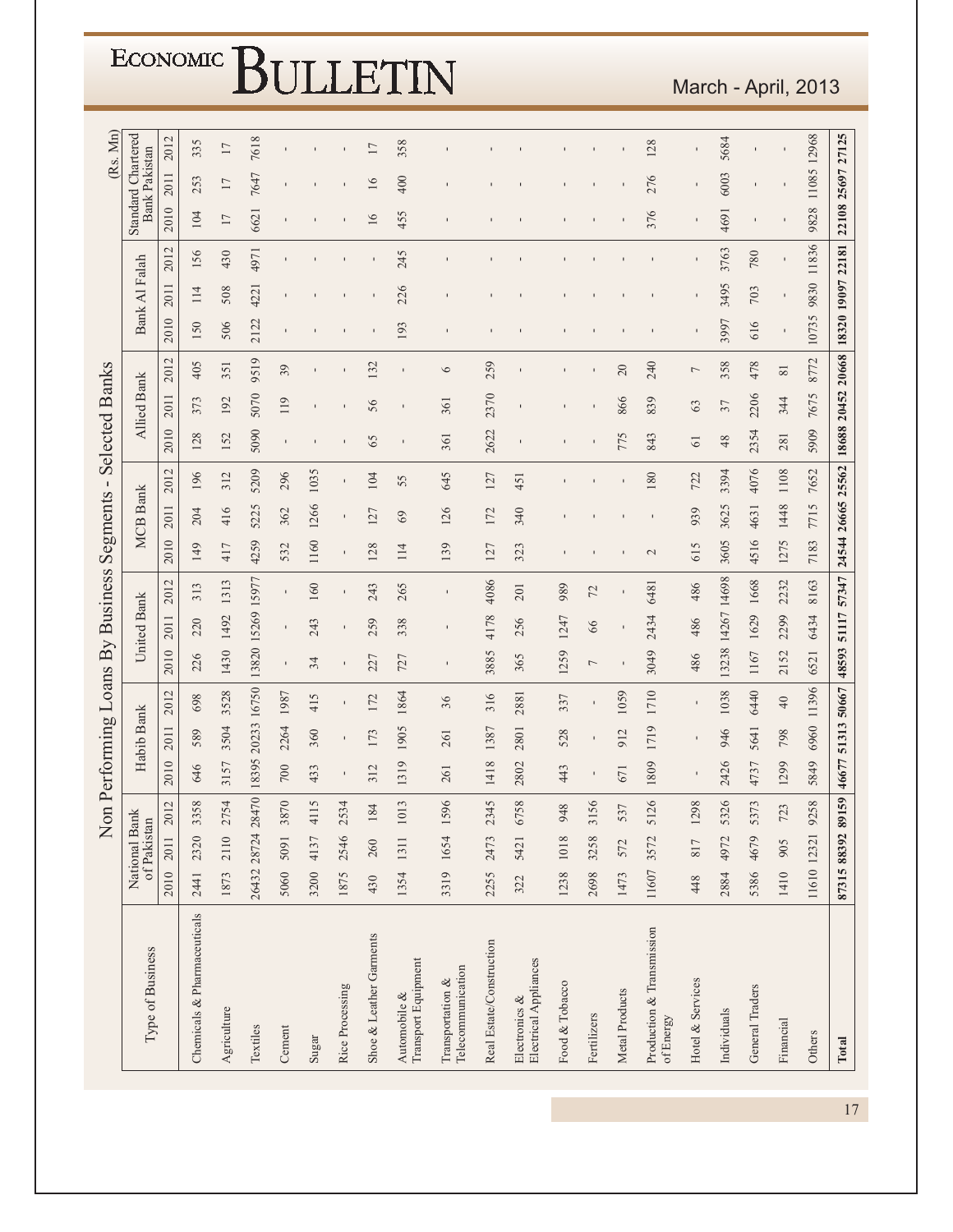| (° <sub>0</sub> )            |                                            |                     |                              |                               |                 |                |       |                 |                         |                                     |                                       |                          |                                        |                |             |                  |                                        |                  |                 |                 |                     |                 |       |
|------------------------------|--------------------------------------------|---------------------|------------------------------|-------------------------------|-----------------|----------------|-------|-----------------|-------------------------|-------------------------------------|---------------------------------------|--------------------------|----------------------------------------|----------------|-------------|------------------|----------------------------------------|------------------|-----------------|-----------------|---------------------|-----------------|-------|
|                              | Standard Chartered<br><b>Bank Pakistan</b> | 2012                | 2.9                          | 0.3                           | 26.2            |                |       |                 | 0.7                     | 14.7                                |                                       |                          |                                        |                |             |                  | 0.5                                    |                  | 33.0            |                 |                     | 29.2            | 17.0  |
|                              |                                            | 2011                | 2.8                          | 0.3                           | 25.4            |                |       |                 | 1.0                     | 26.0                                |                                       |                          |                                        |                |             |                  | ن.                                     |                  | 32.             |                 |                     | 30.8            | 16.9  |
|                              |                                            | 2010                | 0.9                          | 0.5                           | 21.2            |                |       |                 | Ċ,                      | 16.1                                |                                       |                          |                                        |                |             |                  | L,                                     |                  | 14.8            |                 | $\blacksquare$      | 44.2            | 14.0  |
|                              |                                            | $\mathbf{C}$<br>201 | 2.5                          | $1.8\,$                       | 11.2            |                |       |                 | ı                       | 10.8                                |                                       |                          |                                        |                |             |                  |                                        |                  | 14.3            | 12.6            | $\blacksquare$      | 4<br>22.        | 8.9   |
|                              | Bank Al Falah                              | 2011                | 1.8                          | 3.0                           | 12.8            |                |       |                 |                         | 8.7                                 |                                       |                          |                                        |                |             |                  |                                        |                  | $\Theta$<br>12. | 8.7             | $\mathbf I$         | 20.6            | 9.0   |
|                              |                                            | 2010                | 0<br>$\sim$                  | 3.1                           | 6.1             |                |       |                 |                         | 6.5                                 |                                       |                          |                                        |                |             |                  |                                        |                  | 12.6            | 8.3             | $\mathbf I$         | 20.0            | 8.4   |
|                              |                                            | 2012                | 2.0                          | 13.7                          | 21.4            |                |       |                 | 29.0                    |                                     | $\overline{0}$ .                      | 3.3                      |                                        |                |             | 0.8              | 0.5                                    | 0.2              | 13.4            | 4.3             | 1.4                 | 7.4             | 7.2   |
|                              | Allied Bank                                | 2011                | $\circ$<br>$\overline{\sim}$ | 34.7                          | $\sigma$<br>12. |                |       |                 | 5.1                     | 1                                   | 7.9                                   | 31.2                     |                                        |                |             | 34.6             | 1.7                                    | 28.1             | 0.5             | 17.7            | 8.6                 | 8.2             | 21.9  |
|                              |                                            | 2010                | 0.8                          | 30.6                          | 12.9            |                |       |                 | 8.1                     | 1                                   | 7.6                                   | 21.2                     |                                        |                |             | 35.1             | 2.0                                    | 40.7             | 0.7             | 17.5            | 9.1                 | 5.8             | 7.0   |
|                              |                                            | 2012                | œ.<br>$\overline{ }$         | 12.6                          | 13.8            | 22.1           | 9.1   |                 | 3.1                     | 15.7                                | $\Box$                                | $\blacksquare$           | 17.5                                   |                |             |                  | 0.6                                    | 8.6              | 23.4            | 25.2            | $\mathbf{C}$<br>42. | $\infty$<br>12. | 9.7   |
|                              | <b>MCB</b> Bank                            | 2011                | Ċ.                           | 15.9                          | 14.1            | 15.1           | 14.3  | $\mathbf I$     | L,<br>3                 | $\tilde{\xi}$<br>13.                | 0.2                                   |                          | 11.6                                   |                |             |                  |                                        | 16.9             | 20.8            | 23.0            | 42.0                | 15.0            | 10.7  |
|                              |                                            | 2010                | $\Box$                       | 16.4                          | 10.6            | 14.6           | 12.8  |                 | 4.6                     | 23.9                                | 0.2                                   |                          | 14.7                                   |                |             |                  | 0.01                                   | 13.6             | 16.4            | 20.4            | $\circ$<br>29.      | 16.4            | 9.0   |
| NPLs to Gross Advances Ratio |                                            | 2012                | 4.9                          | 2.4                           | 26.7            |                | 1.3   |                 | 11.3                    | 4.3                                 | $\mathbf{I}$                          | 24.7                     | 7.0                                    | 7.8            | 1.6         |                  | 11.4                                   | 12.3             | 30.9            | 9.5             | 24.0                | 9.8             | 14.0  |
|                              | United Bank                                | 2011                | 3.7                          | 3.2                           | 25.6            |                | 3.4   |                 | 11.5                    | 6.7                                 | $\mathbf{I}$                          | 23.2                     | 9.7                                    | 13.9           | 1.0         |                  | 5.9                                    | 18.3             | 28.5            | 11.8            | 18.7                | 9.0             | 14.0  |
|                              |                                            | 2010                | 3.6                          | 7<br>$\overline{\mathcal{C}}$ | 22.6            | 0.0            | 0.4   |                 | $\tilde{\epsilon}$<br>ö | 16.3                                | $\pmb{\mathsf{I}}$                    | 17.8                     | 15.3                                   | 18.4           | 0.1         | 0.0              | 7.8                                    | 17.9             | 20.1            | 5.6             | 44.0                | Ċ.<br>21.       | 13.2  |
|                              |                                            | 2012                | 3.6                          | 11.5                          | 26.8            | 27.4           | 9.2   |                 | 8.6                     | 16.7                                | 0.3                                   | $\blacksquare$           | 19.1                                   | 4.1            |             | 16.0             | 4.7                                    |                  | 3.1             | Ċ.<br>12.       | 0.2                 | 16.3            | 10.1  |
|                              | Habib Bank                                 | 2011                | $\infty$<br>$\sim$           | 11.5                          | 28.4            | J.<br>22.      | 8.0   |                 | 9.0                     | ιÓ.<br>19.                          | 2.0                                   |                          | 17.6                                   | 6.4            |             | 12.9             | 3.3                                    |                  | 3.7             | 11.8            | 5.3                 | 14.0            | 11.2  |
|                              |                                            | 2010                | 6<br>$\sim$                  | $\infty$<br>Ò,                | 22.0            | $\infty$<br>4. | 14.5  |                 | 3.7                     | 17.8                                | 1.5                                   |                          | 20.5                                   | 6.1            |             | $\overline{8.1}$ | $\circ$<br>3                           |                  | 7.7             | 11.0            | 8.0                 | 19.4            | 9.9   |
|                              |                                            | 2012                | $70.1\,$                     | $8.1\,$                       | 40.0            | 40.0           | 24.9  | 21.1            | 13.0                    | 27.2                                | 2.4                                   | 25.6                     | 80.8                                   | 50.6           | 20.8        | 1.2              | 5.2                                    | 8.2              | 4.1             | 34.3            | 4.5                 | 9.7             | 12.2  |
|                              | National Bank<br>of Pakistan               | 2011                | 67.2                         | 7.1                           | 43.3            | 48.6           | 27.3  | 25.6            | 21.6                    | 41.4                                | 4.3                                   | 25.3                     | 59.9                                   | 63.9           | 17.1        | 2.2              | 6.6                                    | 5.9              | 5.8             | 27.6            | 4.3                 | 13.5            | 14.9  |
|                              |                                            | 2010                | 49.4                         | 6.9                           | 37.8            | 71.1           | 24.4  | 19.4            | 42.6                    | 48.0                                | 9.6                                   | 28.8                     | 4.3                                    | 63.0           | 15.0        | $7.8\,$          | 18.6                                   | 2.7              | 3.8             | 24.3            | 9.7                 | 20.0            | 16.2  |
|                              |                                            |                     |                              |                               |                 |                |       |                 |                         |                                     |                                       |                          |                                        |                |             |                  |                                        |                  |                 |                 |                     |                 |       |
|                              | Type of Business                           |                     | Chemicals & Pharmaceuticals  | Agriculture                   | Textiles        | Cement         | Sugar | Rice Processing | Shoe & Leather Garments | Transport Equipment<br>Automobile & | Telecommunication<br>Transportation & | Real Estate/Construction | Electrical Appliances<br>Electronics & | Food & Tobacco | Fertilizers | Metal Products   | Production & Transmission<br>of Energy | Hotel & Services | Individuals     | General Traders | Financial           | Others          | Total |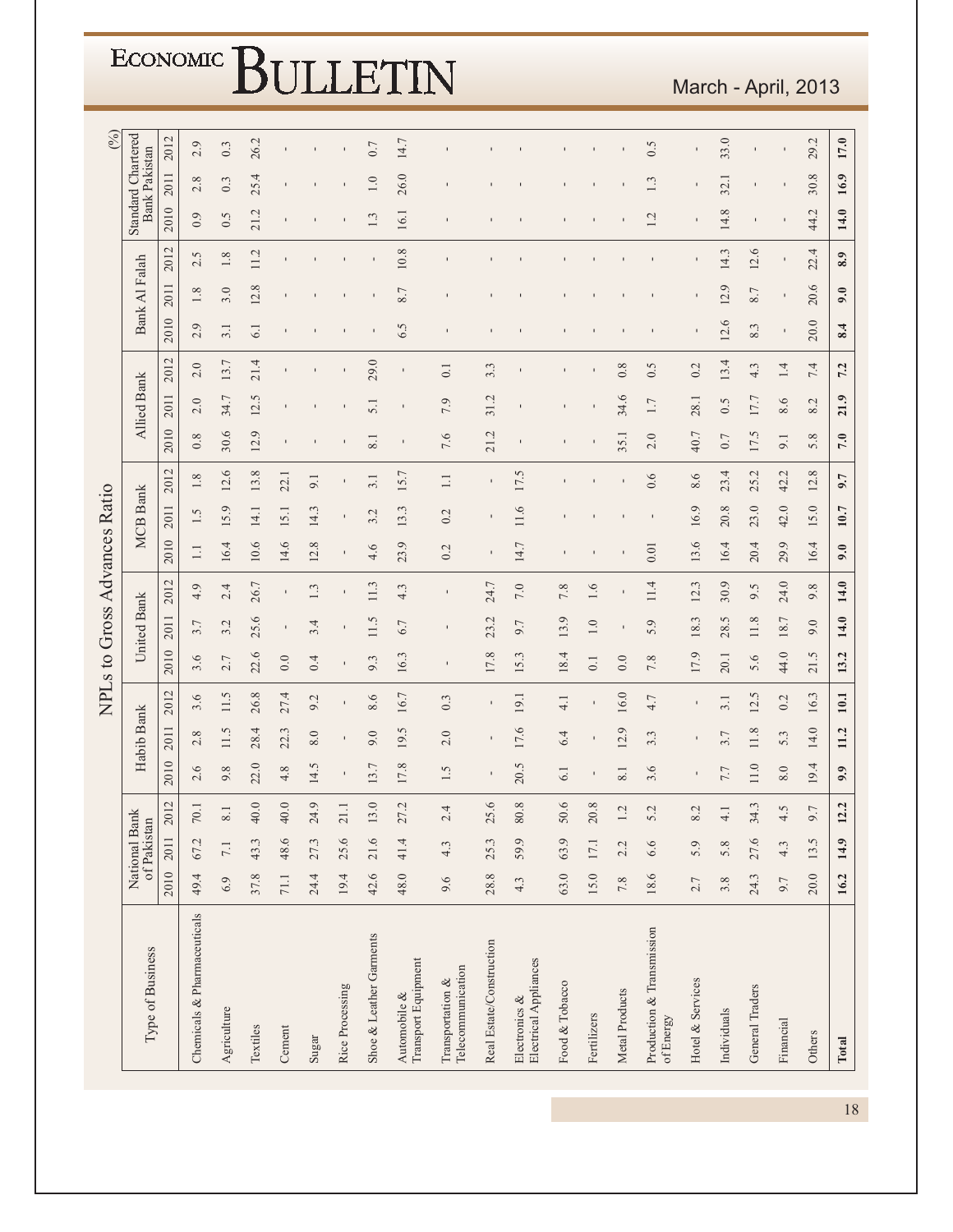### **Market Analysis**

Market Review - March-April 2013

The market remained volatile during the month of March with KSE-100 index first dipping to a month low of 17,500 points in mid-march, but subsequently increased to close above the 18,000 level, showing a MoM decline of 0.7 percent. As the result season ended, focus again diverted towards political issues and deteriorating economic numbers. On a MoM basis, average volumes of All Share index dipped by 31 percent, while value traded also declined by 17 percent.



With KSE-100 index declining by 0.7 percent MoM, the nine month consecutive gaining streak (since June 2012) comes to an end. Post result season, market again focused towards the political issues and economic numbers which continue to deteriorate. Foreigners again remained on the forefront in terms of buying during March, while Mutual funds were the biggest sellers. Fixed line telecom and cements are the biggest outperformers during the 1QCY13, while Banks are the biggest underperformer.

Going forward, SBP reserves continues to slide downwards (expected to dip to \$5.5) billion at FY13 end), but relief on inflation front (especially for May YoY number) may cheer the market sentiments.

In what is becoming a usual sight in NCCPL figures, foreigners continued to remain on the buying side, with net inflow of \$26 million witnessed in March while Mutual funds were on the selling side. CYTD foreigners net inflow Foreigners figures have now reached \$70 million versus again lead the pack in a mere \$15 million seen in the corresponding terms of period last year. Adjusted for one-offs which net buying occurred in January (between companies and

individuals), 1QCY13 has seen net buying mainly from Foreigners and Banks/DFI's, while all other market participants have remained net sellers.

Among the key sectors, Foods Producers provided the highest return in March due to robust earnings and ongoing Unilver delisting pricing issue. Cements also outperformed the market thanks to hefty MoM rise in dispatch data. During 1QCY13, Telecom sector has given an outstanding return of around 18 Telecom is percent versus KSE-100 index return of 6.7 the biggest percent due to turnaround in sector earnings as they continued to book higher international

call charges during the 2QFY13, as well as due to one off's in PTCL's results. During 1QCY13, Cement and Autos also outperformed the market due to improvement in volumes and expectations of better profitability going forward. Banks were the biggest underperformer in 1QCY13 due to decline in interest rates and spreads.

KSE-100 index performed exceptionally well during April registering a 5.2 percent MoM rise, after a slight decline witnessed in March. On a MoM basis, average volumes of All Share Index dipped by 10 perent, while value traded remained almost flat. Though result season was a mixed bag but the market continued its upward march towards the 19,000 level. Foreigners again remained on the forefront in terms of buying during April, while surprisingly Banks/DFI's turned into the biggest net sellers.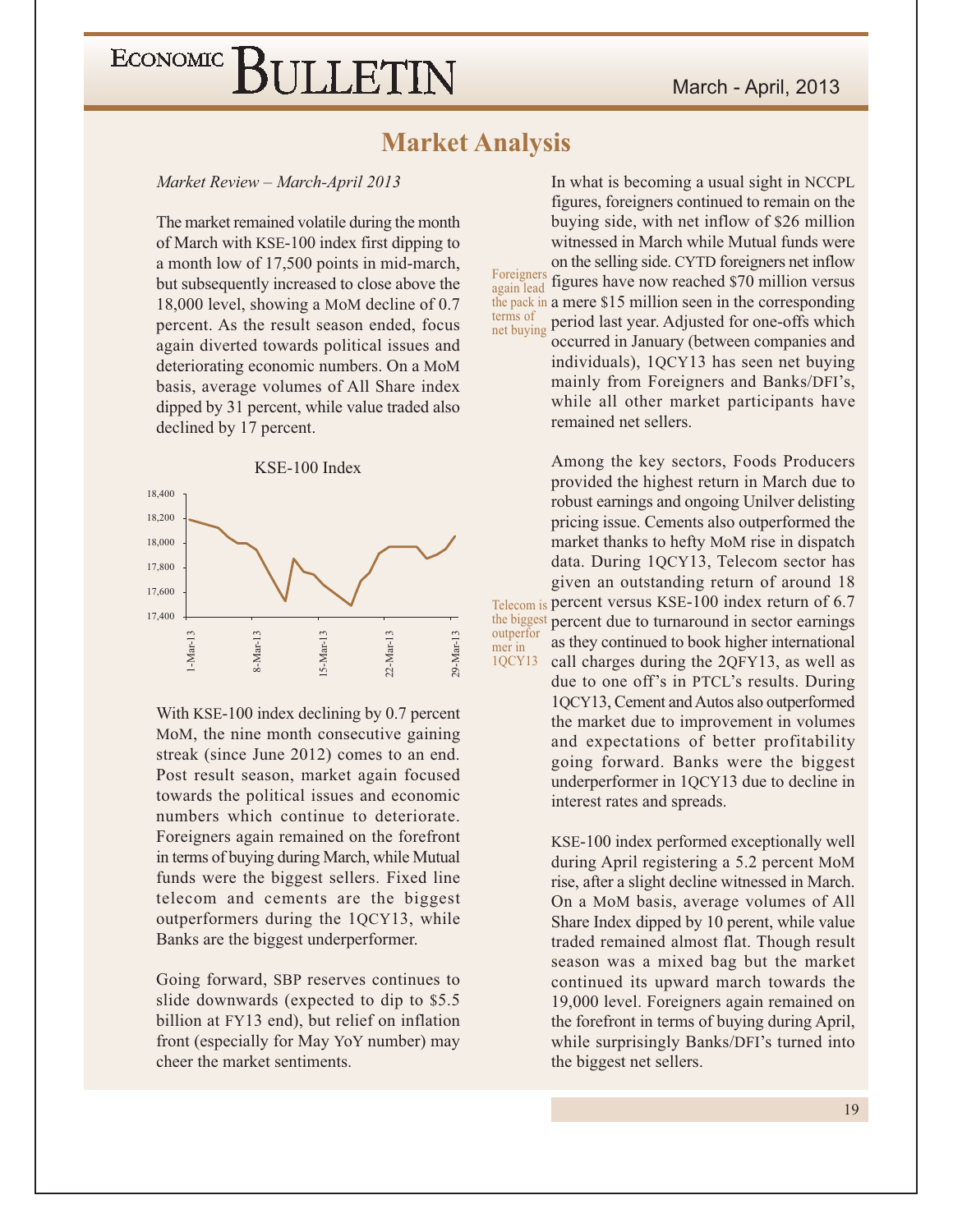

Though SBP reserves continued its downward slide, some hope of stability is visible thanks to talks of CSF payment and entry in another IMF program under the new government in FY14. Relief on inflation front will likely cheer the market sentiments. Formation of new government (post-election) and budget preparation will be the highlight for the month of May.

Foreign liquidity aids in market achieving its lofty levels

continued to remain on the buying side, with net inflow of \$28 million witnessed in April while Banks/DFI's were the biggest sellers. Foreigners net inflow figures have now reached \$98 million versus a mere \$20 million seen in the corresponding period last year. With locals remaining on the sideline during CY13TD, it will be interesting to see how much of this foreign inflow will continue post-election.

As witnessed in previous months, foreigners

KSE-100 index gained 5.2 percent in April helped by robust growth in almost all the key sectors. Among the key sectors, Foods Producers provided the highest return in April due to price increase witnessed in Unilever Majority of sectors and Efoods, while hefty rise in PSMC (margins post rise, improvements) helped Auto sector become with the exception the second biggest outperformer. Among of Telecom the laggards, Telecom was the biggest

underperformer due to ICH issue, while Oil and Gas and Cement sector also underperformed due to lower than expected earnings in some cases.

With result season over, the highlight of month would be smooth formation of new government and FY14 budget preparation. Though SBP reserves continued its downward slide, some hope of stability is visible thanks to talks of CSF payment and entry in another IMF program under the new government in FY14. Relief on inflation front will likely cheer the market sentiments.

Future

Outlook

Foreign inflows remain the key factor propelling the market to new highs and likewise keeping the locals enthusiastic. We maintain our cautious stance especially at such high levels and advice exposure in top picks only. Our top picks at current level are PSO, Kapco, Engro, NCL, DGKC & PPL.

> (Contributed by Taurus Securities Ltd, a subsidiary of National Bank of Pakistan)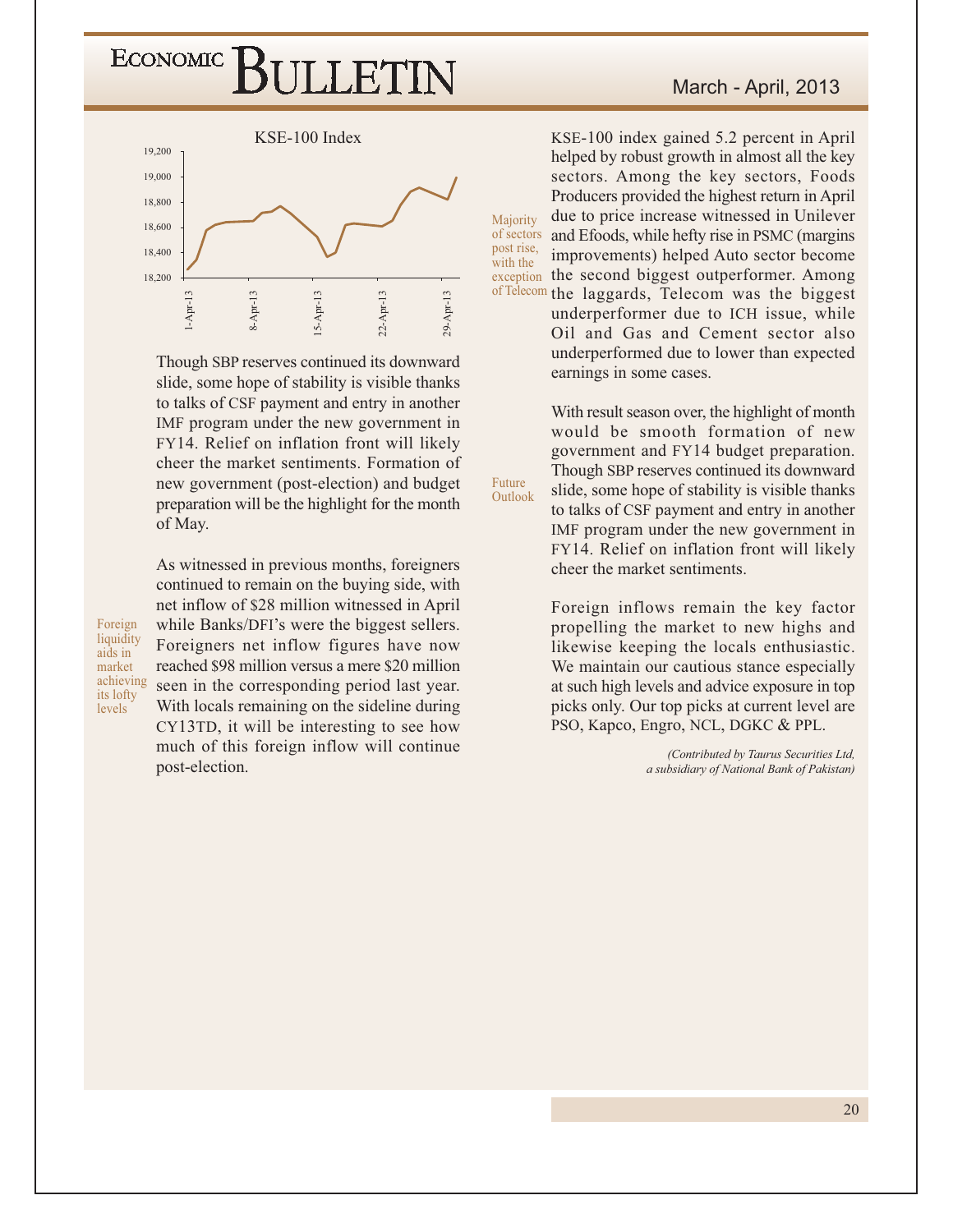### **Book/Report Reviews**

Karachi

Our Stories in Our Words Edited by Maniza Naqvi Oxford University Press (2013)

This book is a collection of stories written by many individuals from all over Karachi. These short stories were written for a story writing competition arranged by Oxford University Press Pakistan. There are total of 99 stories, which tell about the life in the city.

Karachi is a city of opportunity, where people from all over the country come to earn a livelihood. As stated in the introduction of the book, 'there are stories of kindness and empathy.' And there are themes of deep income disparity and social injustice. There are themes of discomfort and guilt for one's own comfort and well being in comparison to others. There is remembrance of the time when Karachi was a city of festivity and splendour, a peaceful city where there was love and sincerity. Now there is blood and fire. There is hatred and sectarianism. In the story 'Give me back my Karachi', the writer talks about the good old days, the peace in which all lived, were there was tranquility and no hatred for each day. But all that has changed, and the writer can only say in the end, 'Give me back my Karachi! The Karachi I Knew! The Karachi I loved.

There are stories about the beach, the sea and the delicious food. Some stories reflect humour and some sorrow. There are stories about murders, violence and target killings. In one of the stories, a young man who has dreams of winning the body building contest and earning the title of Mr. Karachi, is shot and his foot becomes paralyzed for life. He writes, 'he who will succeed in delivering my city from the ruthlessness of these beasts, and will take account of the oppression of the innocent people, deserves to be crowned Mr. Karachi.' There is hope that the worst would be overruled by the good in us. Karachi has remained host to people from all over the country and can survive if given the chance.

Devolution and Social Development **Annual Review 2011-12** Social Policy and Development Centre

The Social Policy and Development Centre have published their eleventh Annual Review. entitled Devolution and Social Development in Pakistan. It examines the implementation issues of the decentralisation provisions of the 18th constitutional amendment and the 7th NFC Award. The first chapter of the Report is the conceptual framework for devolution and the 18th Amendment. Pakistan is faced with many economic, social and political problems. A new development paradigm is needed which can reform the existing economic systems, restore the confidence of both domestic and external investors in the country's economic future. The passage of the 18th Amendment to the Constitution of Pakistan and the 7th National Finance Commission Award is a step in this direction.

Chapter 2 draws lessons from international experience, while chapter 3 discusses major changes related to legislative and fiscal autonomy, and the status of the implementation of the 18th Amendment. Chapter 4 analyses the financial implications of the 7th NFC Award and its impact on provincial governments. The 7th NFC Award has changed the formula for resource distribution distribution of resources among provinces has been based on multiple criteria, against the past practice when it was based solely on population.

Chapter 5 focuses on the implications of the reallocation of fiscal powers, while chapter 6 highlights the international experience with local governments and derives some principles which need to be followed in the design of the structure of local governments. Chapter 7 highlights the impact of 7th NFC Award on social sector expenditure and chapter 8 discusses a number of emerging issues which will need to be resolved through a consensus among the federating units.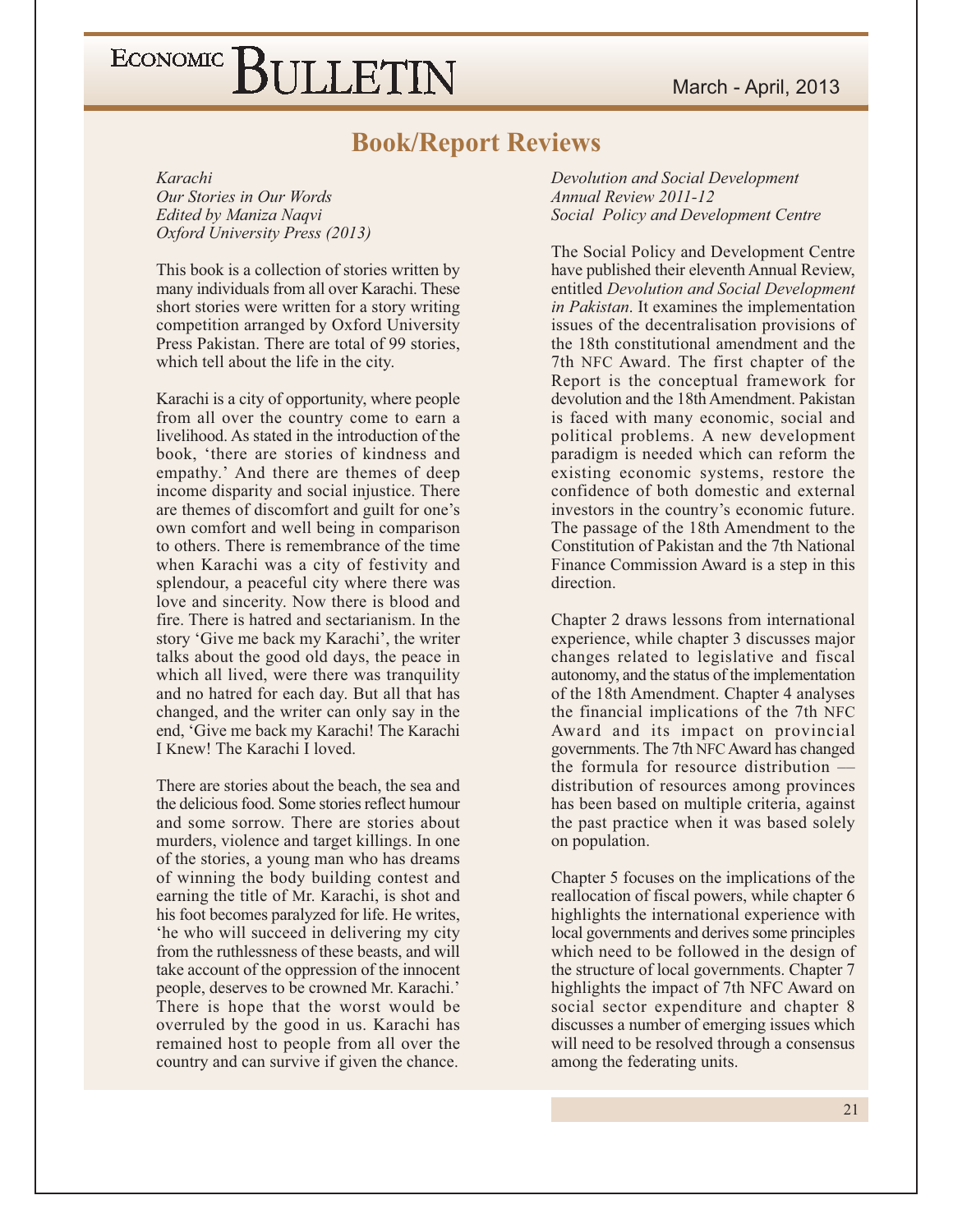Fifth Annual Report 2012 The State of the Economy: The Punjab Story **Institute of Public Policy** Beaconhouse National University, Lahore

The fifth Annual Report reflects on the state of the economy and covers the year 2012. The authors of the Report not only discuss the main problems the economy faces at this difficult period in Pakistan's history, but also examine the opportunities that exist for improving the economy's state and the economic and social conditions of its citizens. It also presents an in-depth analysis of Punjab. They hope to extend this analysis to other provinces in later years.

The Report has several important messages. While Pakistan is passing through a difficult time, it could emerge from it stronger and also as a respected member of the international community. It is moving from management by the military to rule by the elected representatives of the people. It has adopted constitutional changes that have brought the provinces to the centre of economic policy making. This will position the government closer to the people.

The report provides with an in-depth analysis of economic growth in Punjab as compared to the rest of Pakistan, its social sector development and regional disparities among districts and divisions in Punjab.

There has been a loss of growth momentum in Punjab, especially in recent years, primarily attributable to emergence of large infrastructure gaps of water availability for the agricultural sector and of energy for the entire economy, especially industry.

With respect to regional disparities in Punjab, districts in South Punjab are less developed than districts in Central and North Punjab. Districts of South Punjab perform relatively well in terms of agriculture, but have limited economic activity in industry and services. Regional inequality in Punjab is currently most pronounced in large scale manufacturing, access to improved water supply and sanitation and health facilities.

Human Development Report 2013 The Rise of the South: Human Progress in a Diverse World **UNDP** 

Recent years have seen progress in human development in many developing countries and their emergence onto the global stage: the 'rise of the South'. Although most developing countries have done well, a large number of countries have done particularly well  $-$  in what can be called the 'rise of the South'. Some of the largest countries like Brazil, China, India, Indonesia, South Africa and Turkey have done particularly well. But there has also been substantial progress in small economies, such as Bangladesh, Chile, Ghana, Mauritius, Rwanda and Tunisia, with their progress accelerating over the past decade. The Report analyzes the causes and consequences of these countries achievements and the challenges that they face today and in the coming decades.

The Report shows that more than 40 developing countries have made greater human development gains in recent decades than would have been predicted. This is largely attributed to sustained investment in education, health care and social programmes.

This progress is creating opportunities for the South and the North to collaborate in new ways to advance human development and confront shared challenges such as climate change, the Report says.

The Report projects that by 2020, the combined output of China, India and Brazil will surpass the aggregate production of the US, Germany, UK, France, Italy and Canada. With living standards rising in much of the South, the proportion of people living in extreme income poverty worldwide plunged from 43 percent in 1990 to 22 percent in 2008, including more than 500 million people lifted from poverty in Chian alone. As a result the world has already achieved the Millennium Development Goal of reducing by half the share of people living on less than \$1.25 a day by 2015.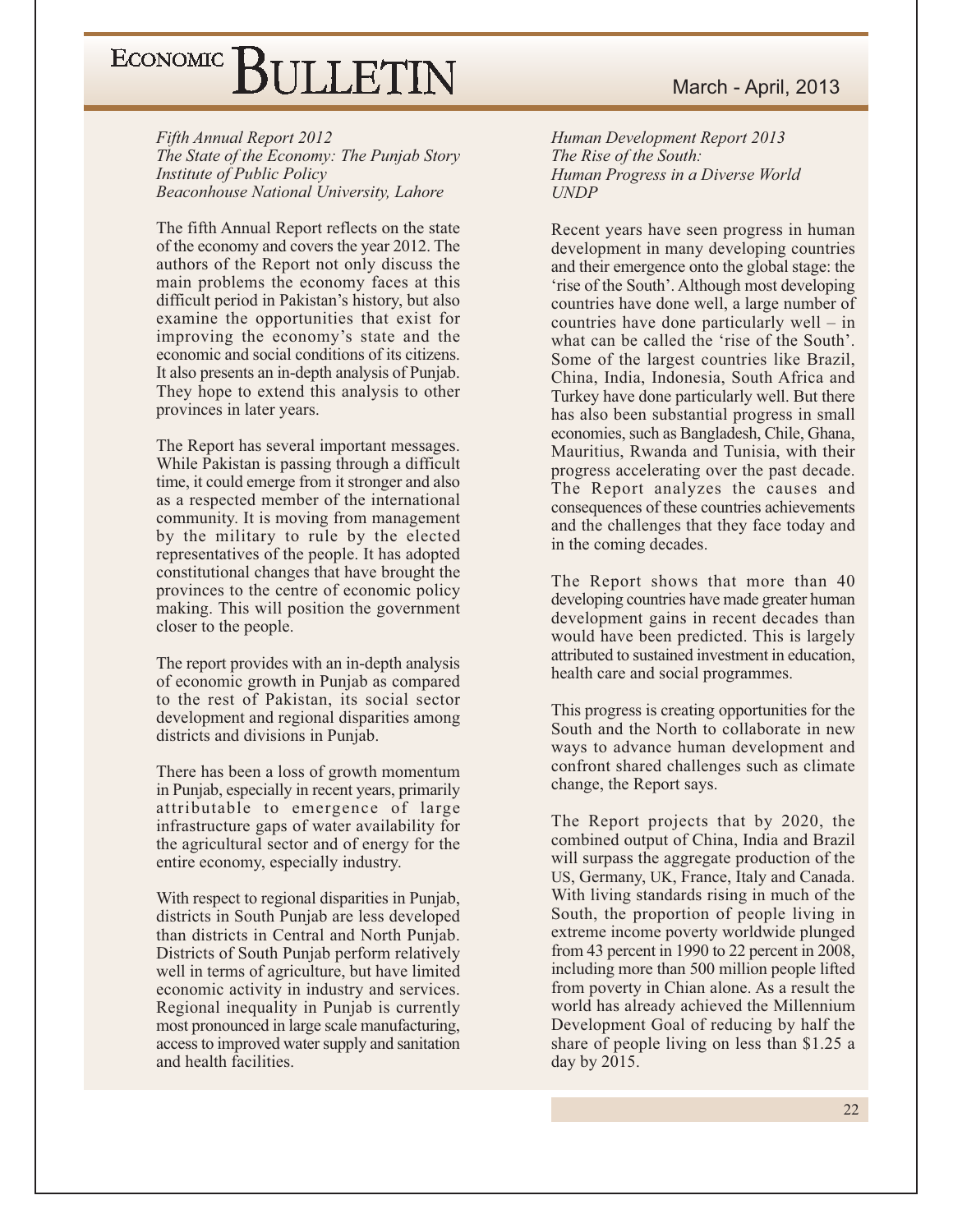### **Pakistan Economy - Key Economic Indicators**

|                                  | Unit               | 2005-06 | 2006-07 | 2007-08 | 2008-09 | 2009-10 | 2010-11 | $2011 - 12^{P}$ |
|----------------------------------|--------------------|---------|---------|---------|---------|---------|---------|-----------------|
| <b>Output and Prices</b>         |                    |         |         |         |         |         |         |                 |
| <b>GNP</b> Size                  | Rs.bn              | 7773    | 8831    | 10452   | 13070   | 15370   | 18853   | 21679           |
| <b>GDP</b> Size                  | Rs.bn              | 7158    | 8235    | 9922    | 12110   | 14034   | 17093   | 19437           |
| Income Per Capita                | $\mathbb{S}$       | 823     | 904     | 1015    | 990     | 1068    | 1258    | 1372            |
| Real Growth                      | $(\%)$             |         |         |         |         |         |         |                 |
| <b>GNP</b>                       |                    | 5.6     | 6.7     | 3.7     | 2.1     | 4.1     | 3.5     | 4.0             |
| <b>GDP</b>                       |                    | 5.8     | 6.8     | 3.7     | 1.7     | 3.1     | 3.0     | 3.7             |
| Agriculture                      |                    | 6.3     | 4.1     | 1.0     | 4.0     | 0.6     | 2.4     | 3.1             |
| Manufacturing                    |                    | 8.7     | 8.3     | 4.8     | $-3.6$  | 5.5     | 3.1     | 3.6             |
| Services Sector                  |                    | 6.5     | 7.0     | 6.0     | 1.7     | 2.6     | 4.4     | 4.0             |
| Prices*                          | $(\%)$             |         |         |         |         |         |         |                 |
| <b>Consumer Price Inflation</b>  |                    | 7.9     | 7.8     | 12.0    | 17.0    | 10.1    | 13.7    | 11.0            |
| <b>Wholesale Price Inflation</b> |                    | 10.1    | 6.9     | 16.4    | 18.9    | 13.8    | 21.2    | 10.4            |
| Food Inflation CPI               |                    | 6.9     | 10.3    | 17.6    | 23.7    | 12.6    | 18.3    | 11.0            |
| Non Food Inflation CPI           |                    | 8.6     | 6.0     | 7.9     | 18.4    | 8.3     | 10.7    | 11.0            |
| Core Inflation <sup>†</sup>      |                    | 7.5     | 5.9     | 8.4     | 11.4    | 7.6     | 9.4     | 10.6            |
| <b>GDP</b> Deflator              |                    | 10.5    | 7.7     | 16.2    | 20.0    | 12.4    | 18.2    | 9.7             |
| Gold Tezabi (Karachi)            | Rs./10 grams       | 10317   | 12619   | 16695   | 22195   | 29587   | 37658   | 48444           |
| Petrol Super                     | Rs/Ltr             | 55.12   | 56.00   | 57.83   | 67.68   | 67.56   | 75.70   | 91.33           |
| Kerosene Oil                     | Rs/Ltr             | 36.19   | 39.09   | 43.44   | 66.79   | 72.65   | 84.89   | 103.09          |
| Wheat Flour (Avg. Quality)       | Rs/Kg              | 13.06   | 13.64   | 18.07   | 25.64   | 28.77   | 29.56   | 30.15           |
| <b>Savings and Investment</b>    | $%$ GDP            |         |         |         |         |         |         |                 |
| National Savings                 |                    | 18.2    | 17.4    | 13.6    | 12.5    | 13.3    | 13.2    | 10.5            |
| Domestic Savings                 |                    | 16.3    | 15.6    | 11.5    | 9.8     | 9.5     | 8.6     | 5.6             |
| Gross Fixed Investment           |                    | 20.5    | 20.9    | 20.5    | 16.6    | 14.0    | 11.5    | 10.9            |
| Public Sector                    |                    | 4.8     | 5.6     | 5.4     | 4.3     | 3.5     | 2.9     | 3.0             |
| Private Sector                   |                    | 15.7    | 15.4    | 15.0    | 12.3    | 10.4    | 8.6     | 7.9             |
| <b>Public Finance</b>            |                    |         |         |         |         |         |         |                 |
| Revenue Receipts (Fed Govt)      | $%$ GDP            | 14.1    | 15.0    | 14.6    | 13.2    | 13.9    | 12.4    | 11.7            |
| Tax Revenue                      | $%$ GDP            | 10.5    | 10.2    | 10.3    | 9.8     | 10.0    | 9.3     | 9.4             |
| Total Expenditure                | $%$ GDP            | 18.4    | 20.8    | 22.2    | 16.5    | 17.4    | 14.9    | 13.5            |
| Overall Budget Deficit           | $\%$ GDP           | 4.3     | 4.4     | $7.6\,$ | 5.3     | 6.3     | $6.6\,$ | $8.5\,$         |
| FBR Tax Collection (Fed Govt)    | Rs.bn              | 713.5   | 847.2   | 1008.1  | 1161.1  | 1327.4  | 1558.2  | 1881.5          |
| <b>Direct Taxes</b>              | $%$ share          | 31.5    | 39.4    | 38.4    | 38.2    | 39.6    | 38.6    | 38.9            |
| <b>Indirect Taxes</b>            | $%$ share          | 68.5    | 60.6    | 61.6    | 61.8    | 60.4    | 61.3    | 61.1            |
| <b>Internal Debt Outstanding</b> | Rs.bn              | 2337    | 2610    | 3275    | 3861    | 4651    | 6012    | 7638            |
| Funded Debt                      | % of Internal Debt | 62.3    | 64.0    | 68.8    | 67.1    | 68.7    | 72.5    | 76.5            |
| <b>Unfunded Debt</b>             | % of Internal Debt | 37.7    | 36.0    | 31.2    | 32.9    | 31.3    | 27.5    | 23.5            |
| <b>Monetary Sector</b>           |                    |         |         |         |         |         |         |                 |
| Growth of Broad Money (M2)       | $\%$               | 15.1    | 19.3    | 15.3    | 9.6     | 12.5    | 15.9    | 14.1            |
| Currency in Circulation          | Rs.bn              | 740.4   | 840.2   | 982.3   | 1152.2  | 1295.4  | 1501.4  | 1673.7          |

<sup>P</sup> Provisional. <sup>\*</sup> The base for price indices have been changed as 2007-08 new base year. <sup>†</sup>non-food non-energy.